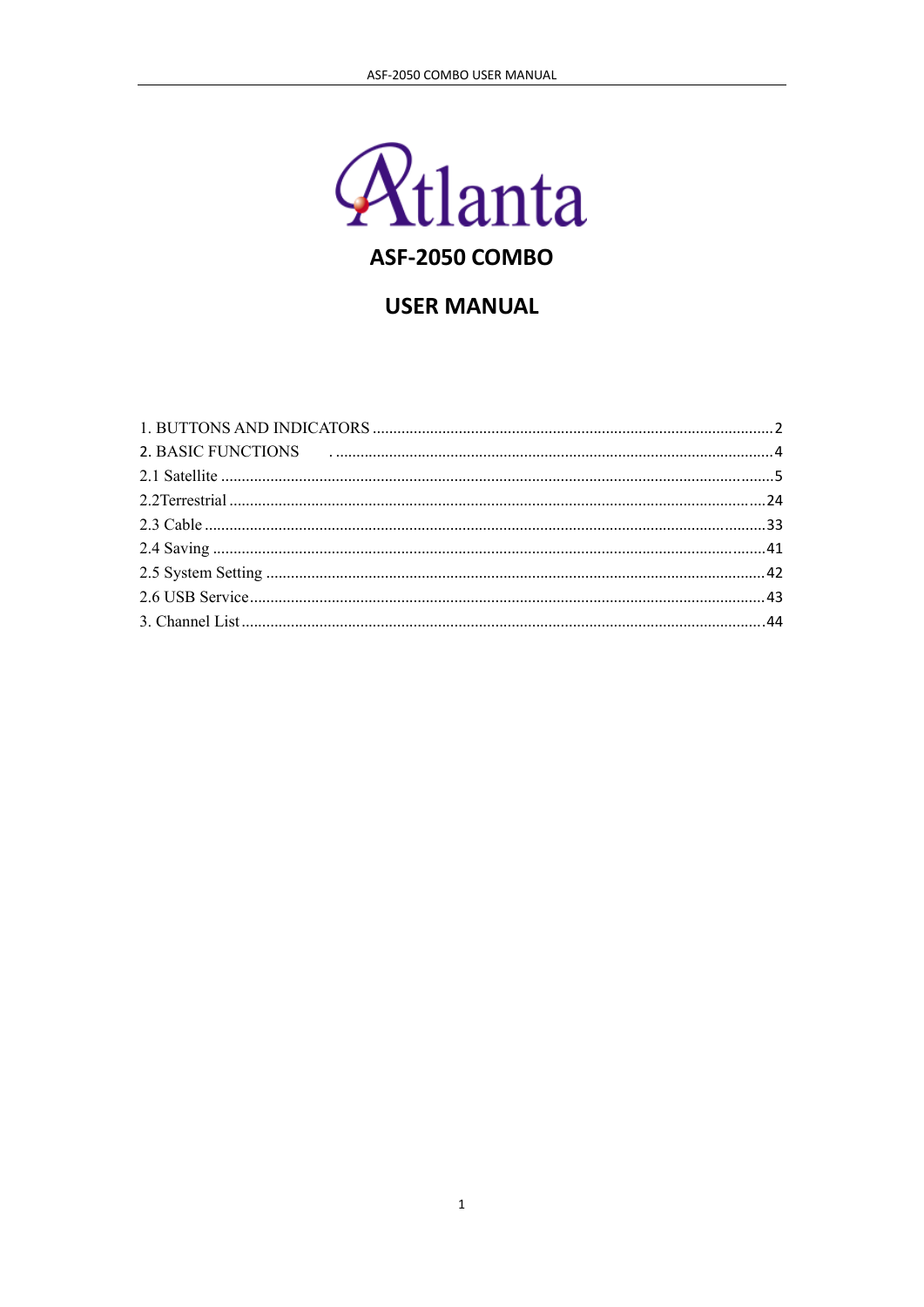#### **1. BUTTONS AND INDICATORS**



 $0 - 1$ 

**SCREEN:** The screen for display for meter

#### **Indicators:**

**5V-T:** The yellow LED will be on if the 5v power supply for DVB-T antenna is on, or it will be off **12V-T:** The yellow LED will be on if the 12v power supply for DVB-T antenna is on, or it will be off **LOCK-T/C:** The green LED will be on if the connected signal locks for DVB-T/DVB-C **13V:** The yellow LED will be on if the 13v power supply for DVB-S LNB is on, or it will be off **18V:** The yellow LED will be on if the 18v power supply for DVB-S LNB is on, or it will be off

**22K:** The yellow LED will be on if the 22k for DVB-S LNB is on, or it will be off

**LOCK-S:** The green LED will be on if the connected signal locks for DVB-S

**POWER:** The red LED will be on if the meter is working

**CHARGE:** The LED will be RED if the meter is in-charging. And it will be green if the battery if full

**ERROR:** The yellow LED will be on if the antenna/LNB is connecting shorted

#### **Buttons:**

 **TV/M:** Switch between playing video menu and other menus

**SPEC:** Enter to spectrum menu in playing video menu

**ANALYSE:** Enter to constellation menu in playing video menu

**DISEQC:** Enter to dish set-up menu in playing video menu

**SEARCH:** Enter to finder/measure menu in playing video menu, or start to scan channel in

finder/measure menu

**MODUS:** Switch between DVB-S, DVB-T and DVB-C in playing video menu

**SAT:** List all the available satellites for DVB-S

**AV:** Switch between AV IN and meter display for screen

**STORE:** Enter to Store menu in playing video menu, save the current menu or save settings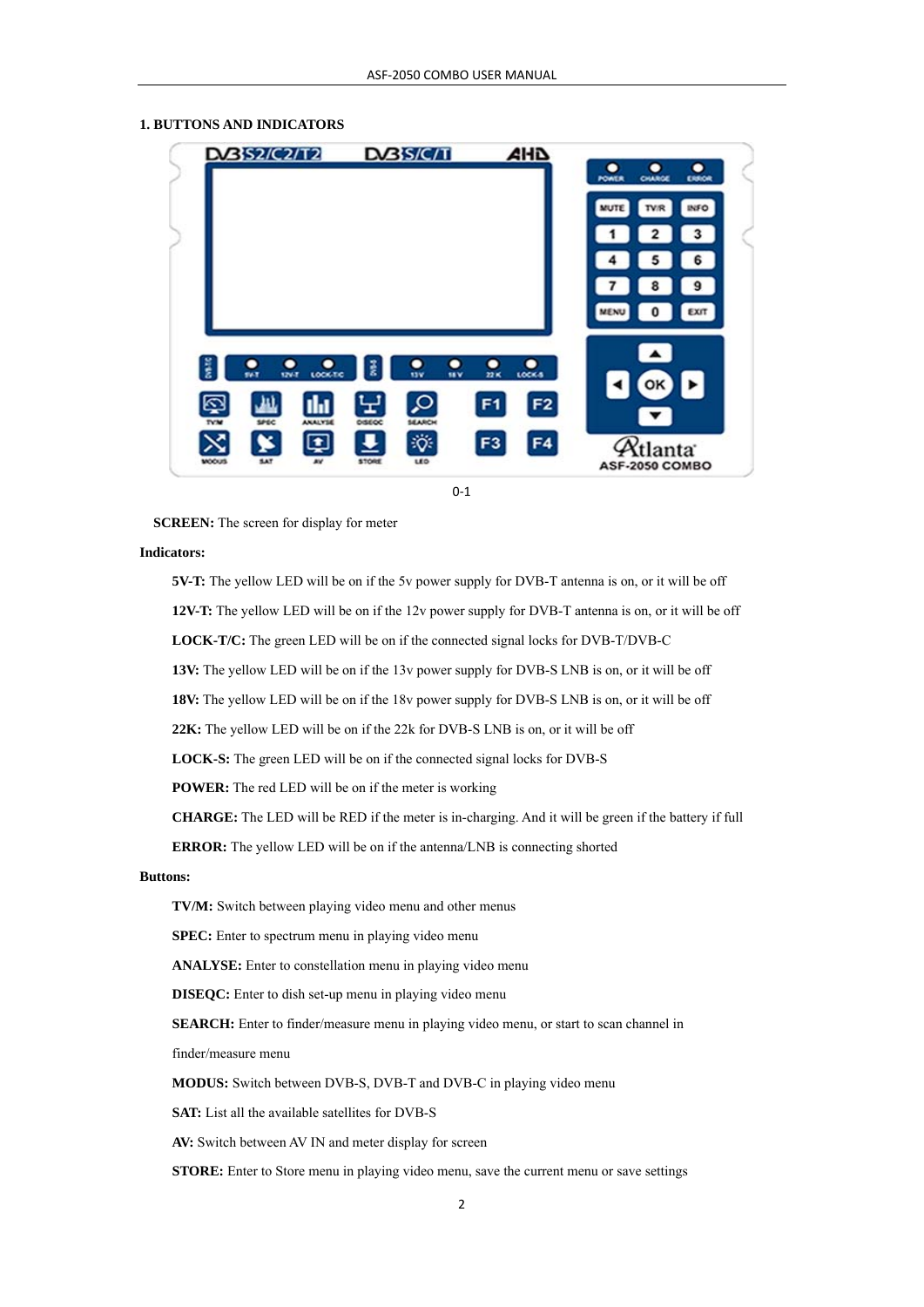**LED:** Turn on/off the LED on the rear panel

**MUTE:** Turn on/off sound, deep and lock alarm

**TV/R:** Switch between TV and radio in playing video menu

**INFO:** Display or close information banner in playing video menu

**MENU:** Enter or exit menu

**EXIT:** Exit current menu or current operation

**F1:** Please refer help messages in menus

**F2:** Please refer help messages in menus

**F3:** Please refer help messages in menus

**F4:** Please refer help messages in menus

**0~9 NUMBER KEYS:** Input numeric values

▲/▼: Zapping channels or navigation in the menu

◄/►: Decrease or increase the volume or navigation in the menu

**OK:** Enter channel list menu in video playing screen; in other menu, press to confirm your selection

or operation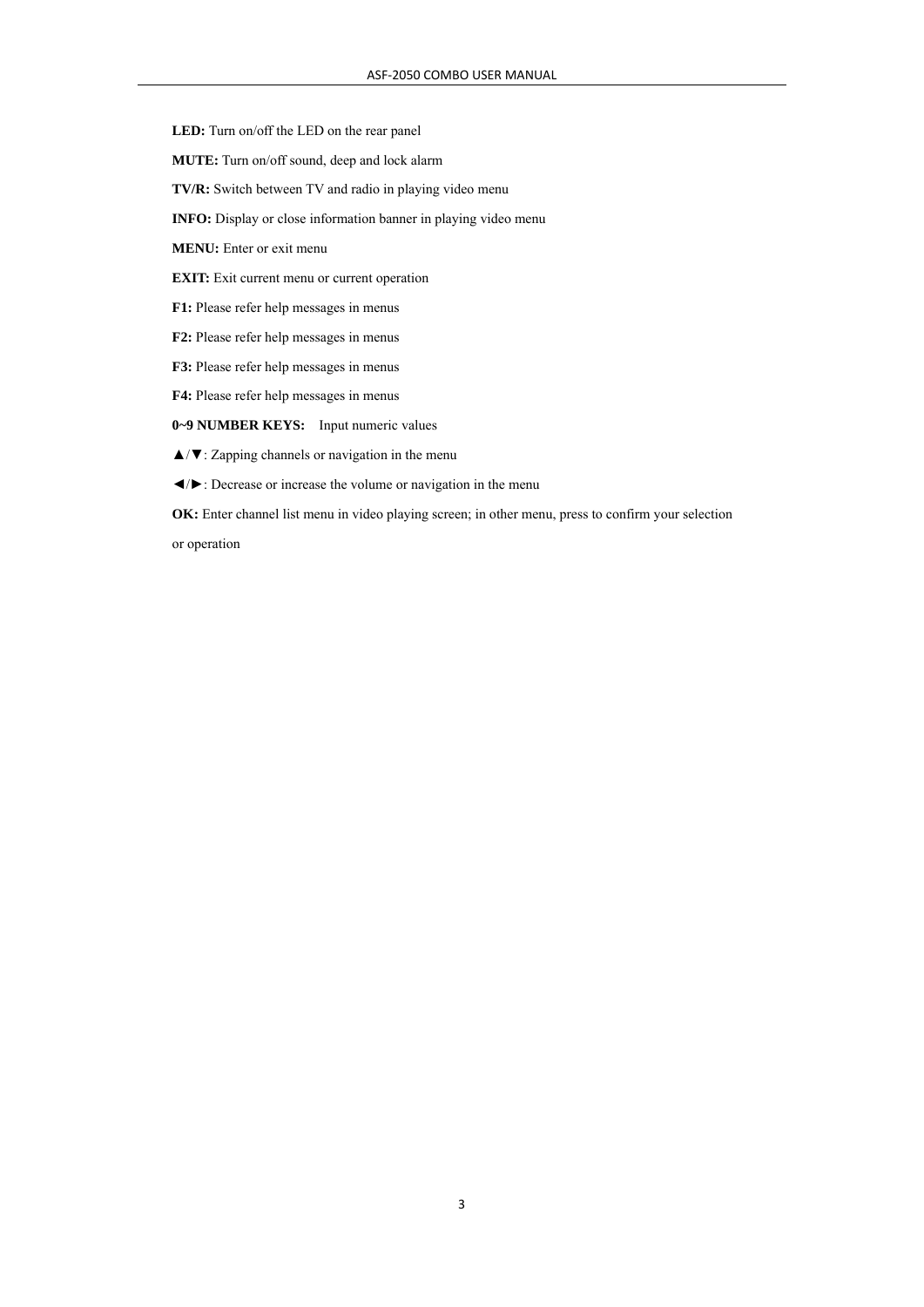### 2. **BASIC FUNCTIONS**

Turn on the power switch and then the device will enter to "Main Menu" (1-0). Press [EXIT] or [MENU] to enter video playing menu. Or press OK to enter submenu to analyzer or set parameters.



**10**

Press  $[\triangle/\blacktriangledown/\blacktriangle/\blacktriangleright]$  to navigation.

| Items              | Instructions                                           |  |
|--------------------|--------------------------------------------------------|--|
| Satellite          | Press [OK] to open "Satellite > Main Menu" menu(1-1)   |  |
| <b>Terrestrial</b> | Press [OK] to open "Terrestrial > Main Menu" menu(2-1) |  |
| Cable              | Press [OK] to open "Cable > Main Menu" menu(3-1)       |  |
| Saving             | Press [OK] to open "Store Data View" menu(4-1)         |  |
| System             | Press [OK] to open "System Setting" menu(5-1)          |  |
| <b>USB</b>         | Press [OK] to open "USB Service" menu(6-1)             |  |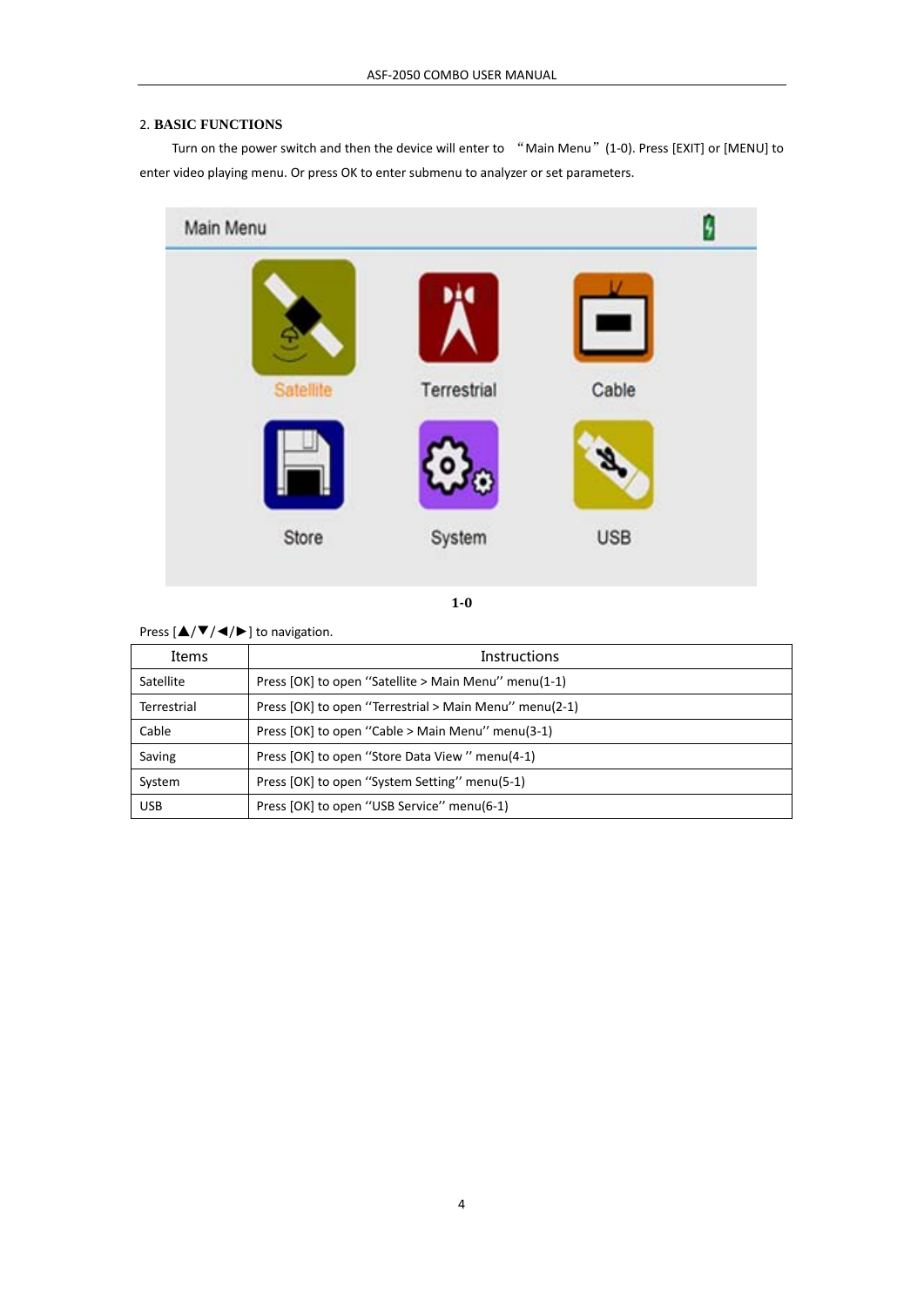## 2.1 Satellite

# **Main Menu ABC** Spectrum **Edit Satellite** Finder Constellation N<br>B Dish Set-up Angle **TP Control** Auto scan

 $1-1$ 

This menu for DVB-S functions. Press  $[\triangle/\blacktriangledown/\blacktriangle/\blacktriangleright]$  to navigation.

| Items                 | <b>Instructions</b>                                                  |
|-----------------------|----------------------------------------------------------------------|
| Finder                | Press [OK] to open "Satellite > Satellite Finder" menu (1-1-1)       |
| Spectrum              | Press [OK] to open "Satellite > Spectrum Analyzer" menu (1-2-1)      |
| Constellation         | Press [OK] to open "Satellite > Constellation Analyzer" menu (1-3-1) |
| <b>Edit Satellite</b> | Press [OK] to open "Edit Satellite" menu (1-4-1)                     |
| Dish Set-up           | Press [OK] to open "Satellite > Dish Set-up" menu (1-5-1)            |
| Auto scan             | Press [OK] to open "Satellite > Auto scan" menu (1-6-1)              |
| Angle                 | Press [OK] to open "Satellite > Angle Calculation" menu (1-7-1)      |
| <b>TP Control</b>     | Press [OK] to open "Satellite > TP Control" menu (1-8-1)             |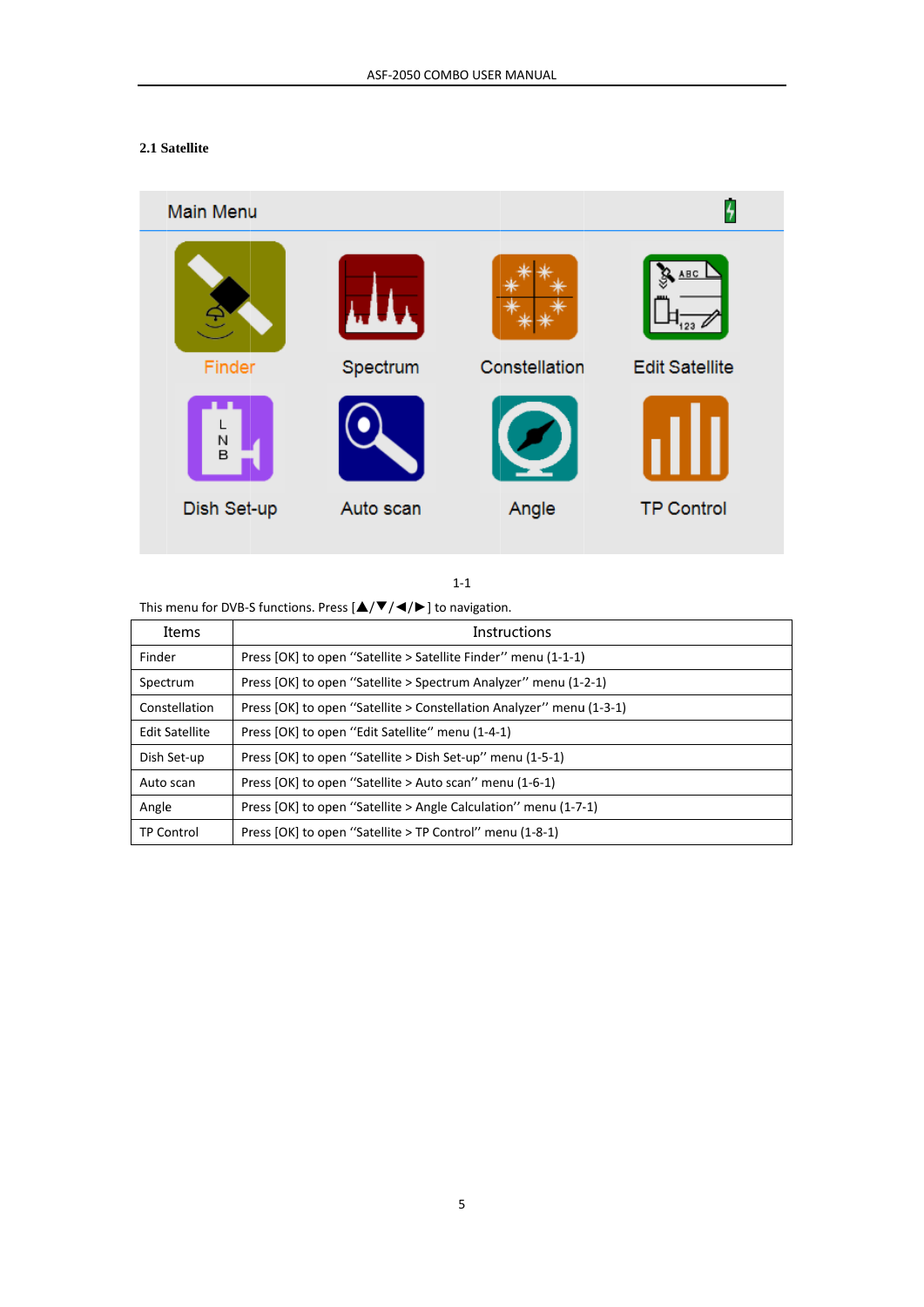#### $\overline{z}$ Satellite > Satellite Finder  $[13V, 22K]$ 78.2 mA  $13.1V$ Satellite HOTBIRD 6,7A,8 Transponder 10892/H/27500 Search **OK** DVB-S/QPSK 09750 / 10600 13.0E LOC. PWR: -63 dBm C/N: 09.95 dB FEC: 3/4 BER 2.3E-6 Strength 68 % Quality 65 % **OK** Confirm  $F1$  LNB  $F3$  Zoom **STORE** Save

#### $1 - 1 - 1$

#### Press  $[\triangle/\blacktriangledown]$ to navigation

2.1.1 Satellite >Finder

| Items       | <b>Instructions</b>                                                                                                                                                 |
|-------------|---------------------------------------------------------------------------------------------------------------------------------------------------------------------|
| 13V         | The LNB power supply status of LNB. The values are 13V, 18V and off                                                                                                 |
| 22K         | The 22K status of LNB. The values are 22K and off                                                                                                                   |
| Satellite   | Show and choose the satellite. Press $\left\{\blacktriangleleft/\blacktriangleright\right\}$ to change, or press $\left\{\text{OK}\right\}$ to enter satellite list |
| Transponder | Show and choose the transponder. Press $\left\{\blacktriangleleft\right\}$ to change, or press $\left\{\text{OK}\right\}$ to enter transponder                      |
|             | list. And also user can input frequency, polarity and symbol rate directly by pressing number                                                                       |
|             | <b>buttons</b>                                                                                                                                                      |
| Search      | Press [OK] to open "Satellite > Scanning" menu (1-1-2)                                                                                                              |
| [F3]        | Press this button to enter Zoom menu (1-1-3) to only show strength and quality of the                                                                               |
|             | inputting signal                                                                                                                                                    |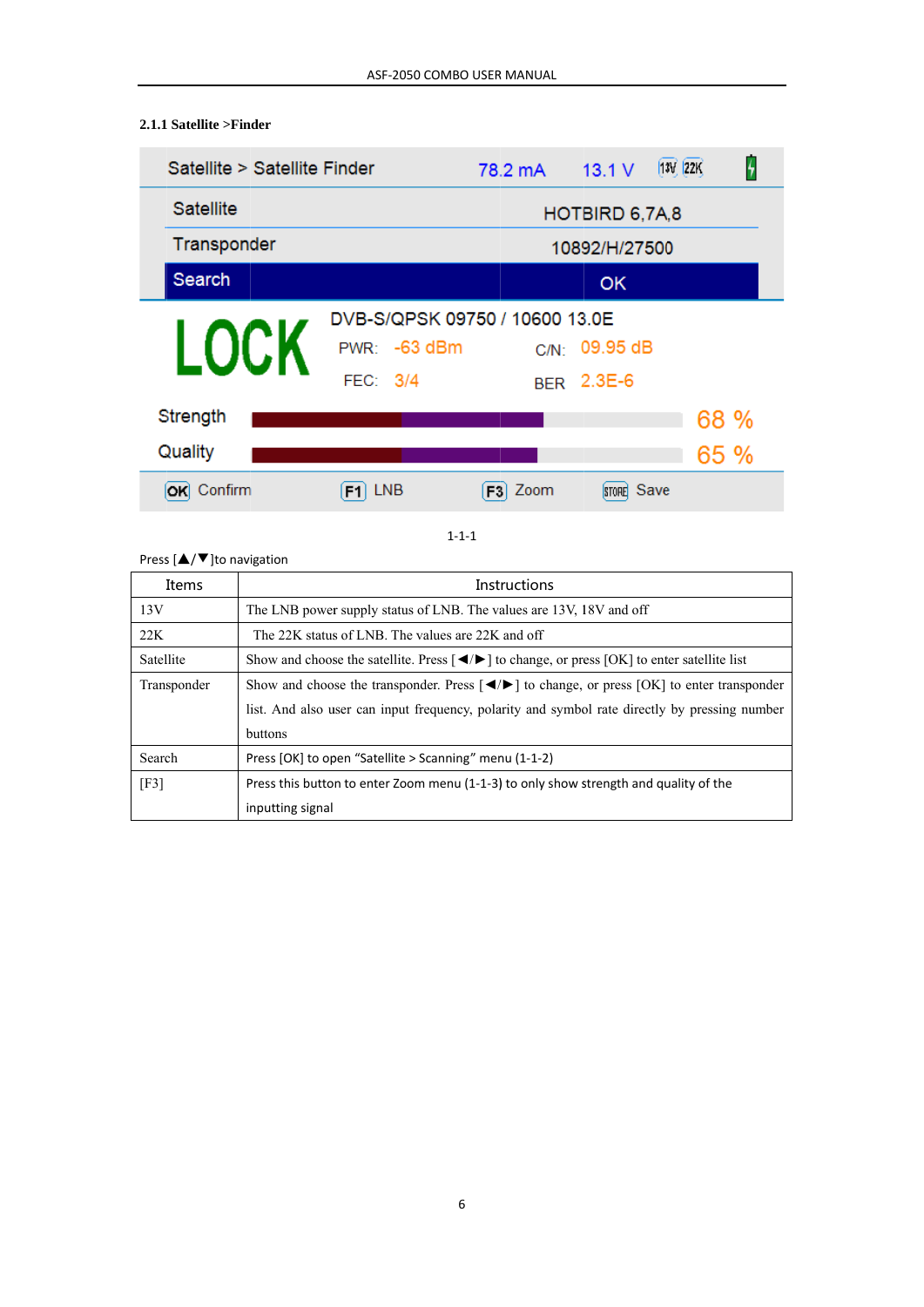

 $1 - 1 - 2$ 



 $1 - 1 - 3$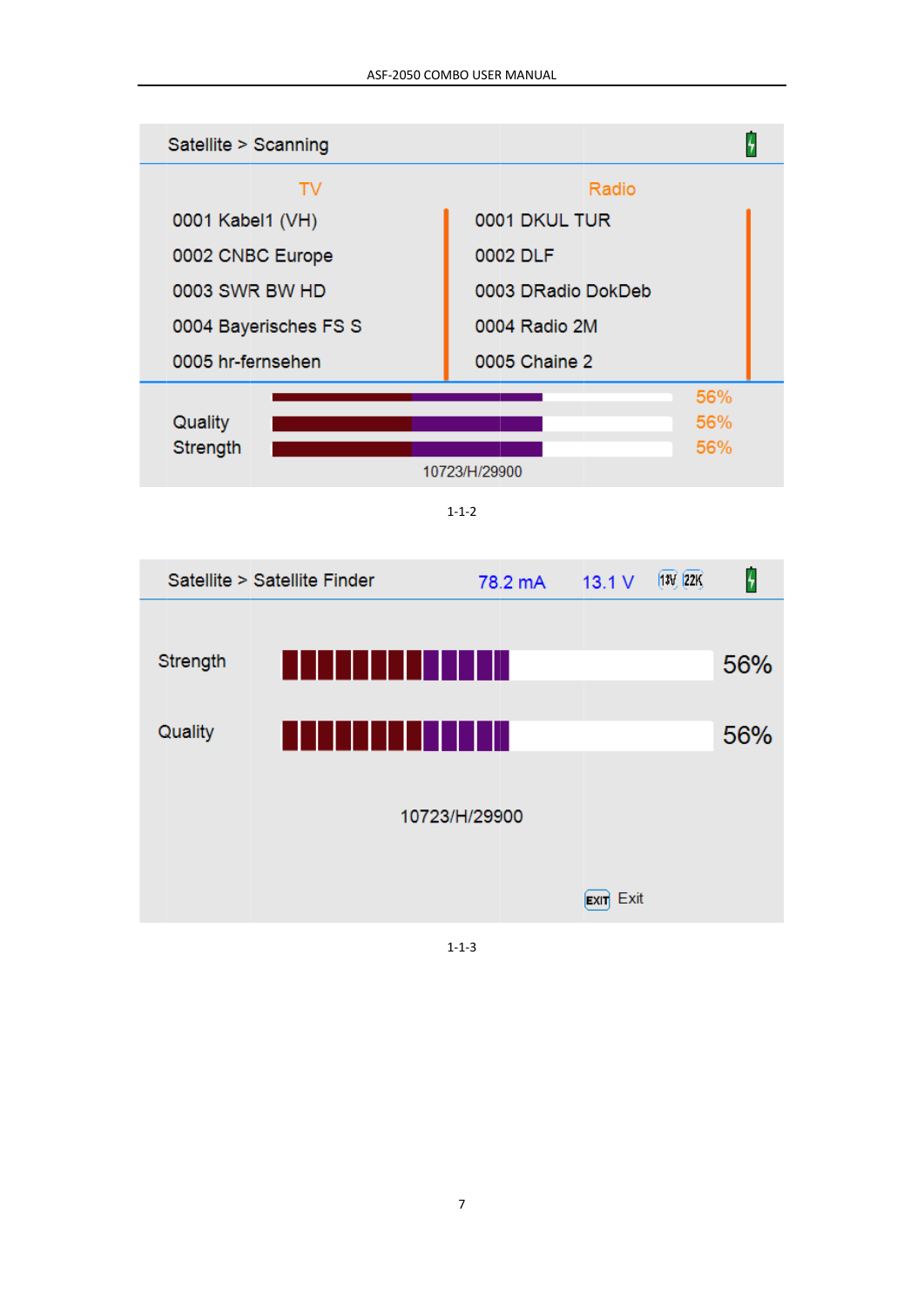### 2.1.2Spectrum Analyzer



 $1 - 2 - 1$ 

#### Press [F1] to show more information in this menu. Please see screen shot (1-2-2).



| Items | <b>Instructions</b>                                                                               |
|-------|---------------------------------------------------------------------------------------------------|
| [F1]  | Press this button to switch SPAN of spectrum abscissa between Full, 200MHz and 400MHz, FULL as    |
|       | Default. The smaller span will show clearer signal status of frequencies.                         |
| [F2]  | Press this button to enter LNB menu (1-2-3) to set the LNB parameters. After setting completely,  |
|       | press [F4] to save and press [EXIT] to return to Spectrum menu (1-2-1)                            |
| [F3]  | Press this button to switch between Horizontal and Vertical polarity                              |
| [F4]  | Press this button to pause current status, and press again to restart analyzer                    |
| [OK]  | Press this button when a frequency of Abscissa is selected, system will enter Frequency searching |
|       | menu(1-2-4), press this button when Search selected to start channel searching                    |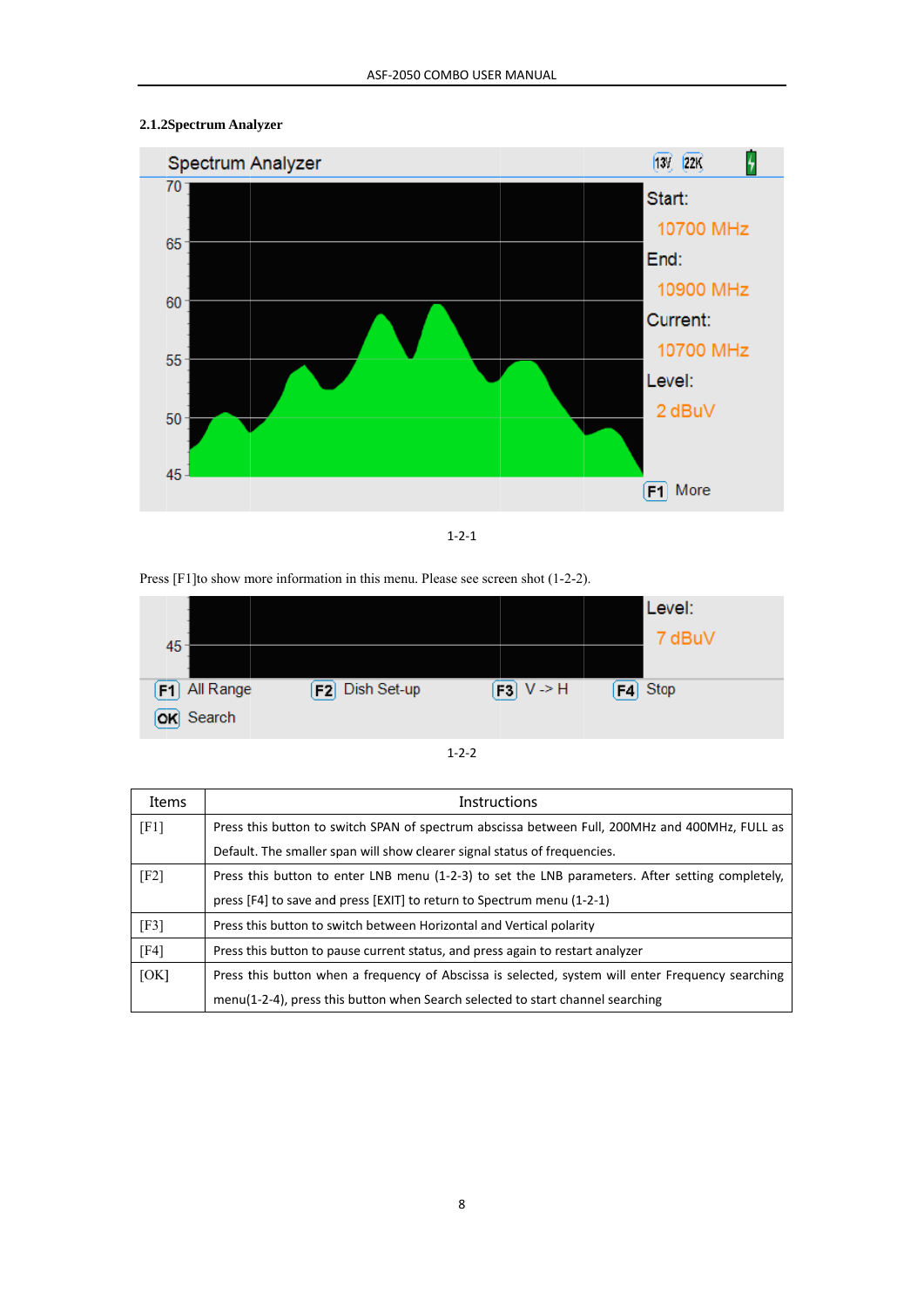| Spectrum Analyzer |   |       | [130]               |   |
|-------------------|---|-------|---------------------|---|
| LNB type          | ◀ | 9750  |                     | ь |
| LO.LOW            |   | 9750  |                     |   |
| Lo.High           |   | 10600 |                     |   |
| 22KHz             |   | Off   |                     |   |
| Polarity          |   | Ver   |                     |   |
| Switch Type       |   | Off   |                     |   |
| Switch Input      |   | None  |                     |   |
|                   |   |       |                     |   |
|                   |   |       | Exit<br><b>EXIT</b> |   |

#### $1 - 2 - 3$

# Press  $[\triangle/\blacktriangledown]$  to navigation

| Items            | Instructions                                                                                                                    |
|------------------|---------------------------------------------------------------------------------------------------------------------------------|
| LNB Type         | Set LNB Type, press $\left[ \blacktriangleleft / \blacktriangleright \right]$ button to switch                                  |
| LO.LOW           | Show the low local oscillator value. Use digital button to input the LO.LOW once the LNB Type is                                |
|                  | customized                                                                                                                      |
| LO.HIGH          | Show the high local oscillator value. Use digital button to input the LO.HIGH once the LNB Type                                 |
|                  | is customized                                                                                                                   |
| 22K              | Set 22K status. Press [◀/▶] button to switch between ON/OFF/Auto. Default set to Auto                                           |
| <b>LNB Power</b> | Set the antenna power. Press $\left[\frac{4}{5}\right]$ button to switch between Auto/13V/18V/OFF. Default set to               |
|                  | Auto                                                                                                                            |
| Switch Type      | Set switch type. Press [ $\blacktriangleleft/\blacktriangleright$ ] button to switch between None/DiSEqC1.0/ DiSEqC1.1. Default |
|                  | set to None                                                                                                                     |
| Switch Input     | Set DiSEqC 1.0 or DiSEqC1.1's input port. Default set to None                                                                   |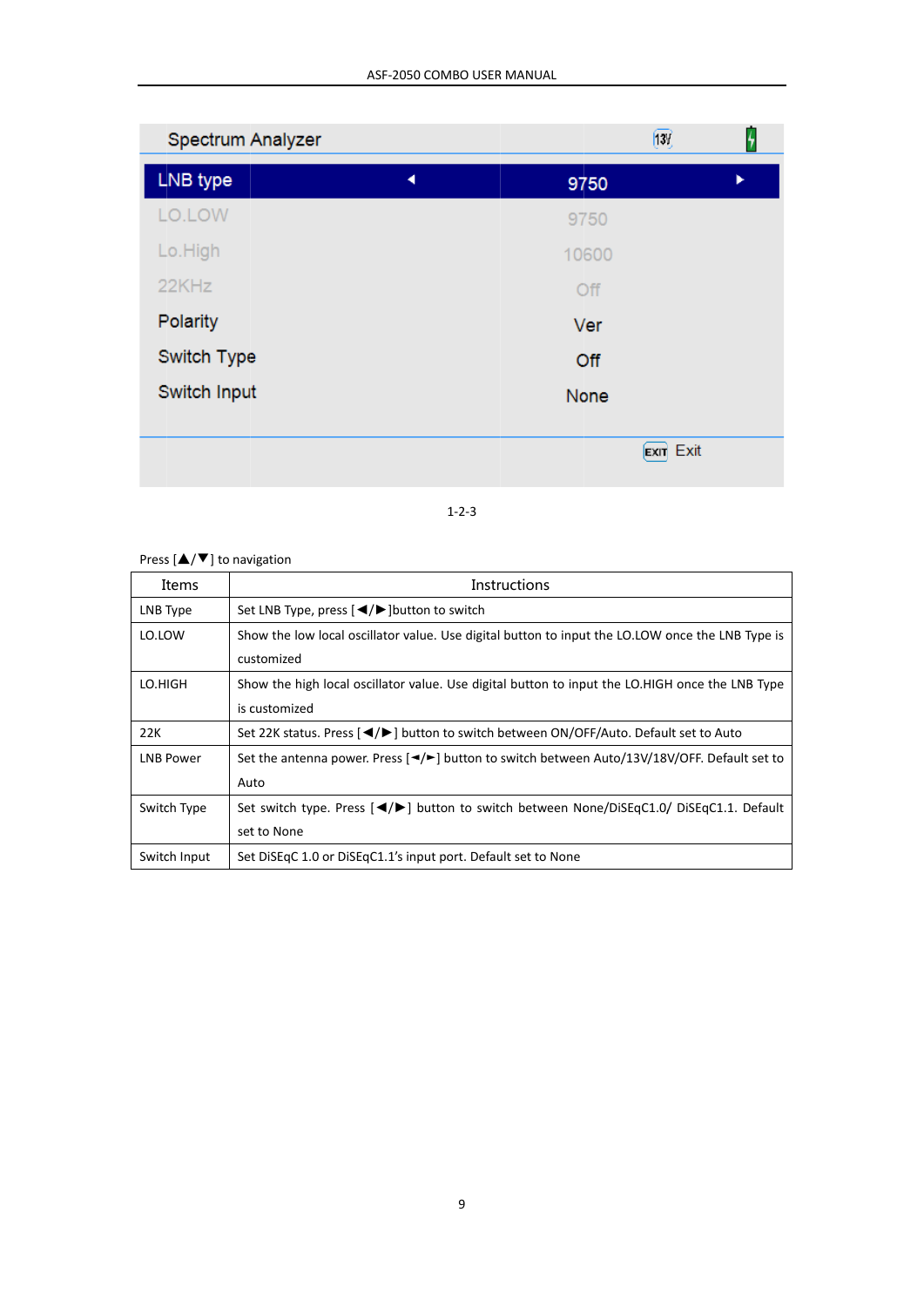| Spectrum Analyzer |                  |                    | [22]<br>[13V] |  |
|-------------------|------------------|--------------------|---------------|--|
| Frequency         |                  | 10719              |               |  |
| Symb.rate         |                  | $\Omega$           |               |  |
| Polarity          |                  | Ver                |               |  |
| Search mode       |                  | <b>All Channel</b> |               |  |
| Search            |                  | OK                 |               |  |
| C/N: None         | <b>BER: None</b> | FEC: None          |               |  |
| Strength          |                  |                    | 56%           |  |
| Quality           |                  |                    | 56%           |  |

| $1 - 2 - 4$ |                                                                                                                                     |  |
|-------------|-------------------------------------------------------------------------------------------------------------------------------------|--|
| Items       | <b>Instructions</b>                                                                                                                 |  |
| Frequency   | Show Frequency                                                                                                                      |  |
| Symb.rate   | Show Symb.rate                                                                                                                      |  |
| Polarity    | Show Polarity                                                                                                                       |  |
| Search mode | Select the channel mode which you want to search. Press $\left[\blacktriangleleft/\blacktriangleright\right]$ to switch between All |  |
|             | channels and FTA                                                                                                                    |  |
| Search      | Press [OK] to start channel search                                                                                                  |  |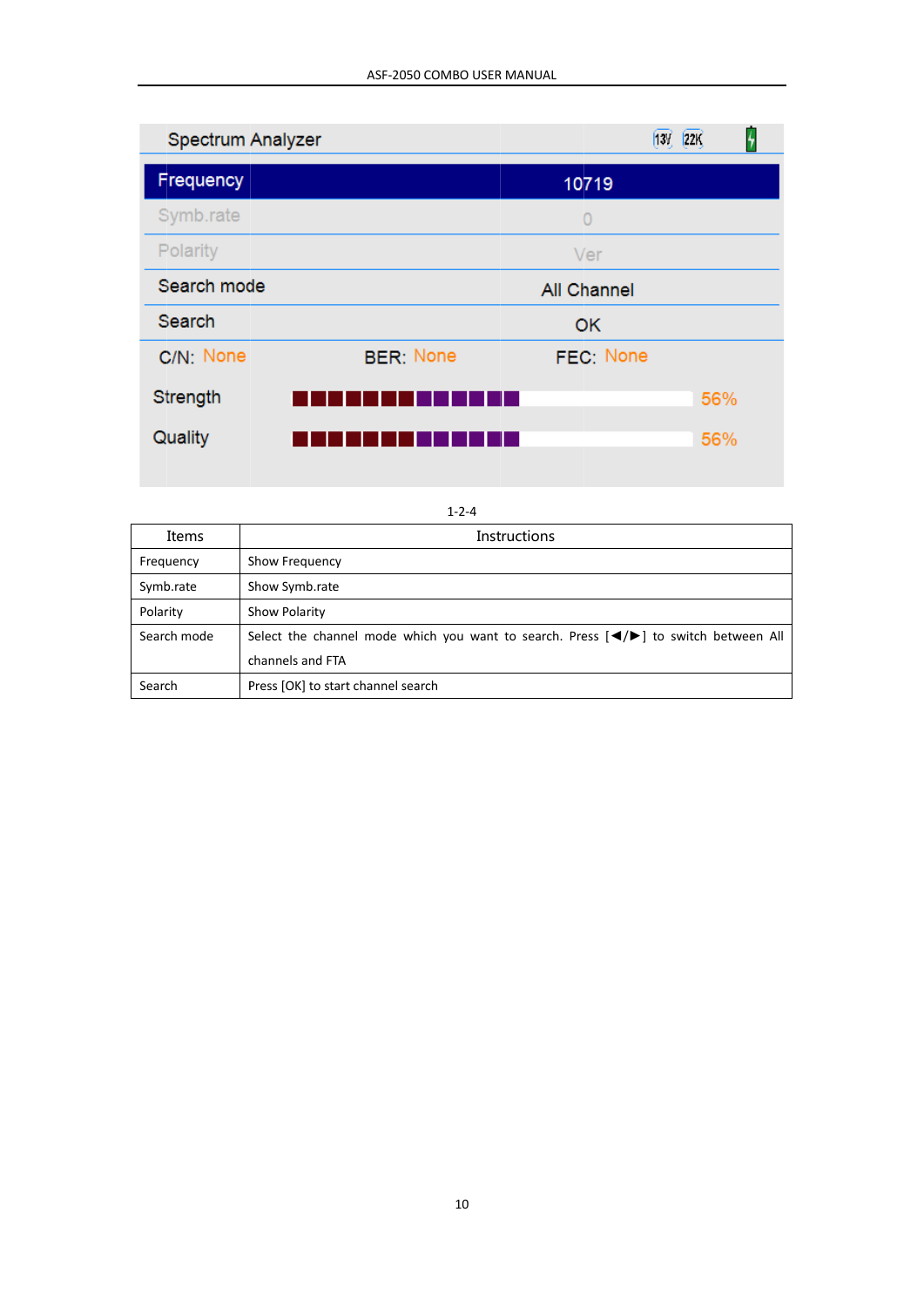# $2.1.3$ Satellite > Constellation

| Satellite > Constellation Analyzer |                     |                      |                   |
|------------------------------------|---------------------|----------------------|-------------------|
| Analyze by Frequency               |                     |                      |                   |
| Analyze by Program                 |                     |                      |                   |
|                                    |                     |                      |                   |
|                                    |                     |                      |                   |
|                                    |                     |                      |                   |
|                                    |                     |                      |                   |
|                                    |                     |                      |                   |
| Confirm<br>ЮK                      | Exit<br><b>EXIT</b> | Save<br><b>STORE</b> | <b>INFO</b><br>F1 |

 $1 - 3 - 1$ 

Press  $[\triangle/\blacktriangledown]$  to navigation

| Items                | <b>Instructions</b>                                                      |
|----------------------|--------------------------------------------------------------------------|
| Analyze by Frequency | Press [OK] to select frequency(1-3-2)                                    |
| Analyze by Program   | Press [OK] to open "Constellation Analyzer" menu, if program is not null |

| Satellite > Constellation Analyzer   |                |  |  |
|--------------------------------------|----------------|--|--|
| Satellite                            | HOTBIRD 6,7A,8 |  |  |
| Frequency                            | 9750           |  |  |
| Symb.rate                            | 10600          |  |  |
| Polarization                         | Ver            |  |  |
| Search                               | OK             |  |  |
|                                      |                |  |  |
|                                      |                |  |  |
|                                      |                |  |  |
| Exit<br>Confirm<br>ЮK<br><b>EXIT</b> |                |  |  |

 $1 - 3 - 2$ 

Press  $[\triangle/\blacktriangledown]$  to navigation

| ----<br>TICIIIS | .<br>--<br>כו וי |
|-----------------|------------------|
|                 |                  |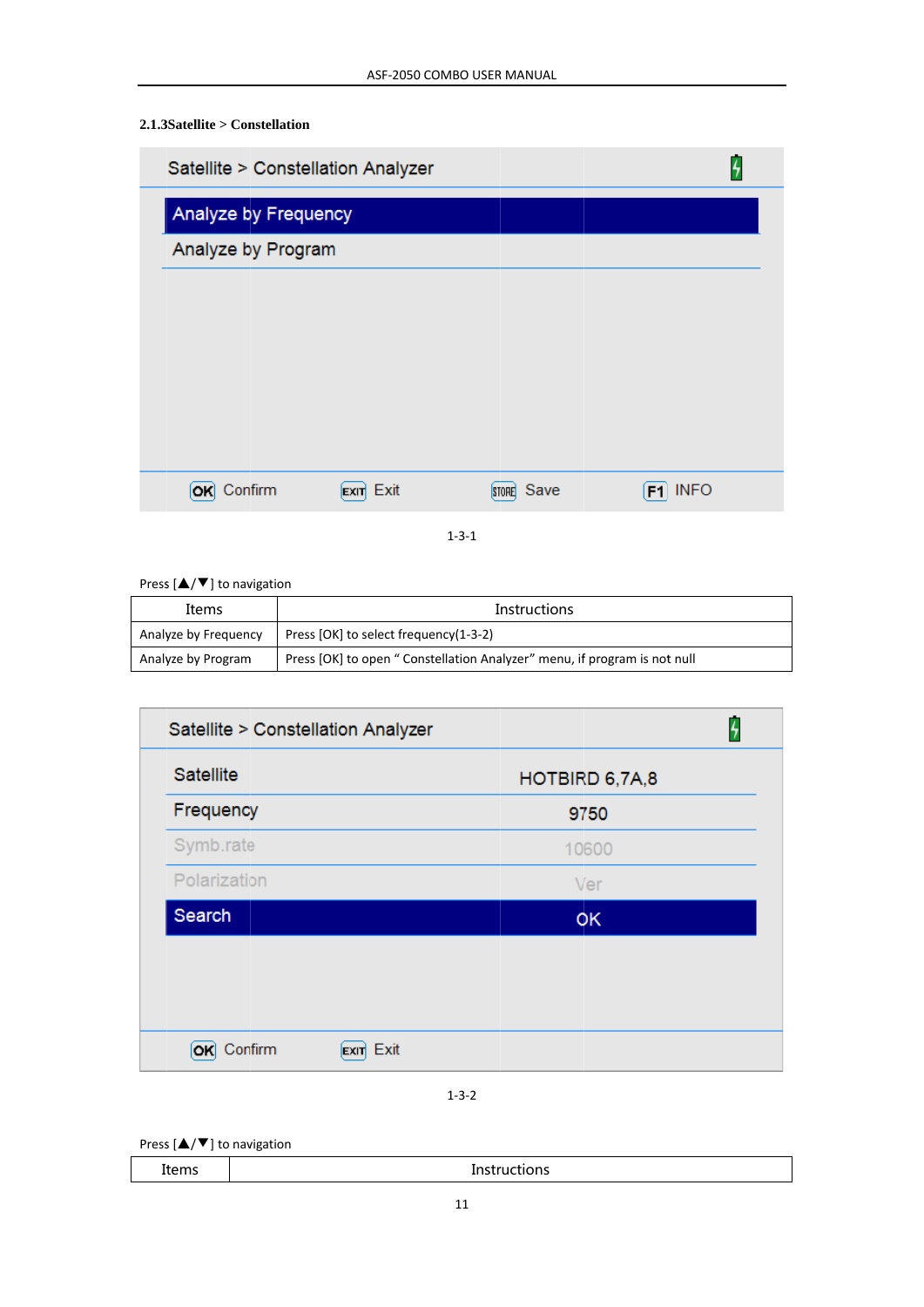| <b>Satellite</b> | Show and choose the satellite. Press $\left \frac{4}{5}\right $ to select satellite, or press $[OK]$ to enter Satellite |  |  |  |  |
|------------------|-------------------------------------------------------------------------------------------------------------------------|--|--|--|--|
|                  | list.                                                                                                                   |  |  |  |  |
| Frequency        | Show and choose the frequency. Press $\left[\frac{4}{5}\right]$ to select satellite, or press [OK] to enter             |  |  |  |  |
|                  | frequency list.                                                                                                         |  |  |  |  |
| Symb.rate        | Show Symb.rate                                                                                                          |  |  |  |  |
| Polarization     | <b>Show Polarization</b>                                                                                                |  |  |  |  |
| Search           | Press [OK] to open "Satellite > Constellation Analyzer" menu(1-3-3)                                                     |  |  |  |  |



 $1 - 3 - 3$ 

| Items   | <b>Instructions</b>                                         |  |
|---------|-------------------------------------------------------------|--|
|         | Press these two buttons to change Transponder               |  |
| [STORE] | Press this button to save current page to Store Data View   |  |
| [F1]    | Press this button to show more information (see menu 1-3-4) |  |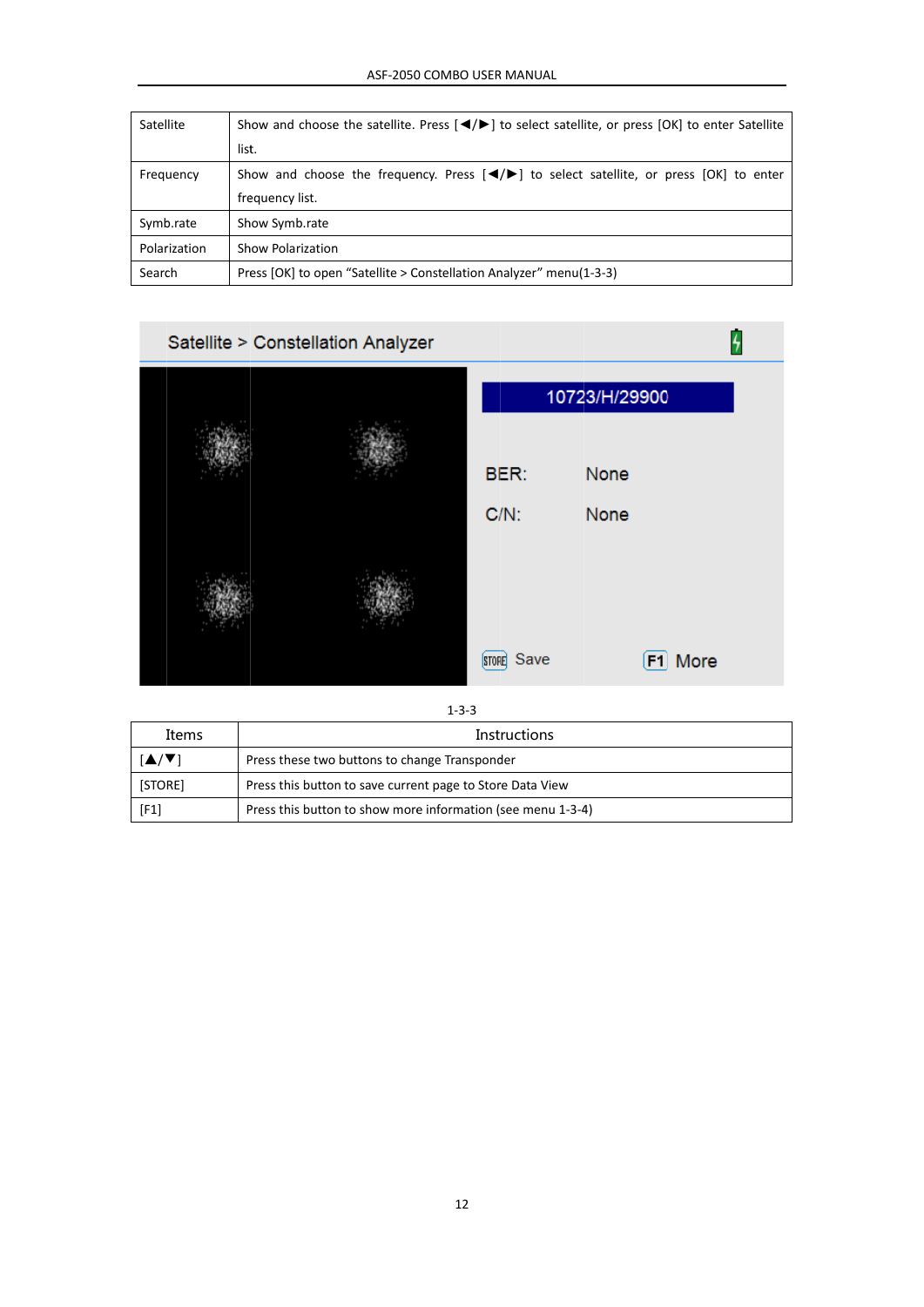| 4             |
|---------------|
| 10723/H/29900 |
|               |
|               |
|               |
| 56%           |
| 56%           |
|               |

 $1 - 3 - 4$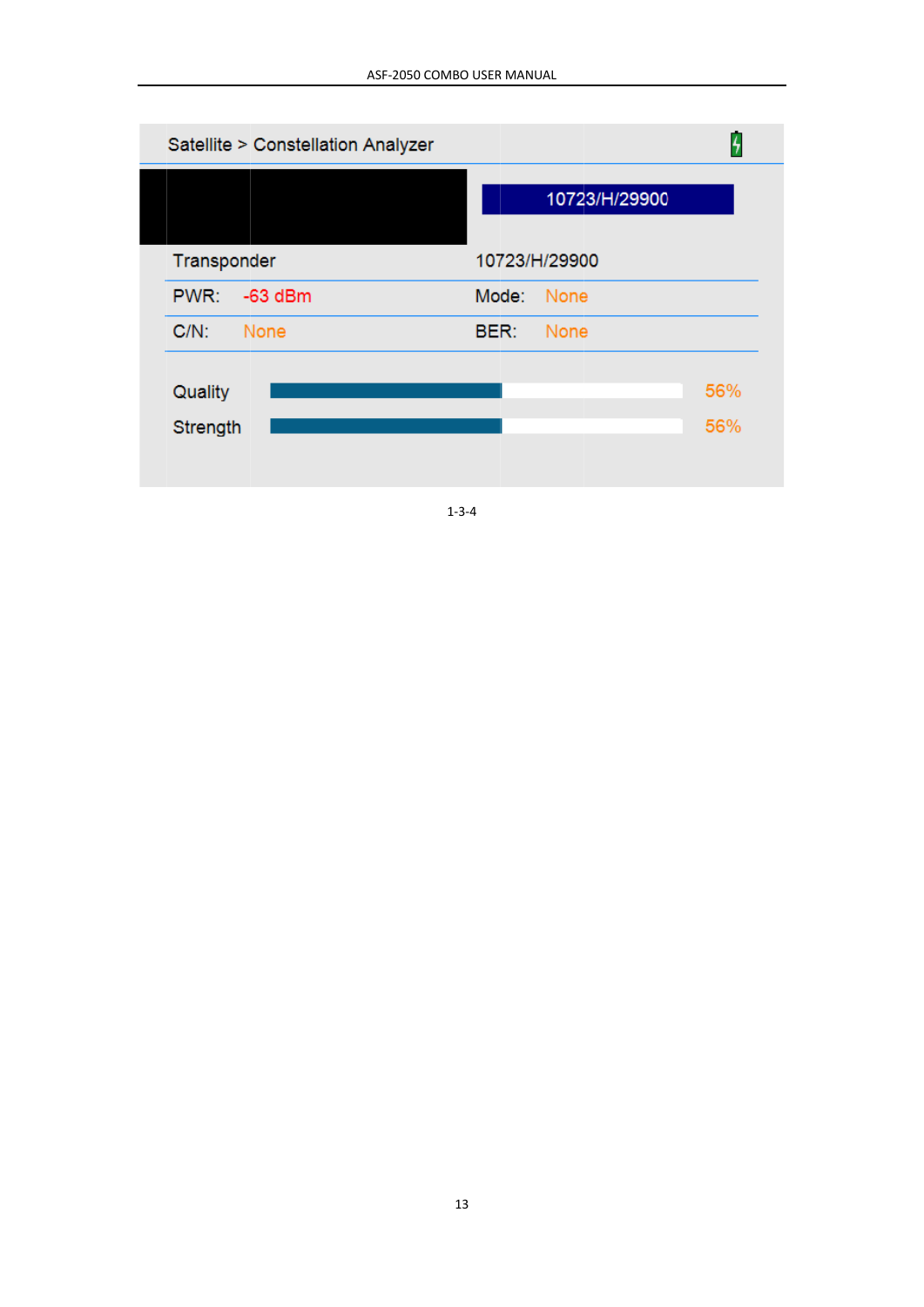#### 2.1.4Satellite > Edit Satellite

Press  $\left[\blacktriangleleft/\blacktriangleright\right]$  to switch between satellite list and transponder list.

#### 2.1.4.1 Edit satellites (when satellite item is selected)



 $1 - 4 - 1$ 

Press  $[\triangle/\blacktriangledown]$  to navigation

| Items   | <b>Instructions</b>                                                                               |  |  |  |  |  |
|---------|---------------------------------------------------------------------------------------------------|--|--|--|--|--|
| [OK]    | Press this button to show satellite edit dialog(1-4-2)                                            |  |  |  |  |  |
| [F2]    | Press this button to add new satellite                                                            |  |  |  |  |  |
|         | Step1: Set the satellite name, longitude and location(1-4-3)                                      |  |  |  |  |  |
|         | Step2: Set the antenna parameters for the satellite(1-4-4)                                        |  |  |  |  |  |
| [F3]    | Press this button to delete current selected satellite. A dialog will display on screen, user can |  |  |  |  |  |
|         | confirm or cancel the delete operation(1-4-5)                                                     |  |  |  |  |  |
| [STORE] | Press this button to save all the modifications                                                   |  |  |  |  |  |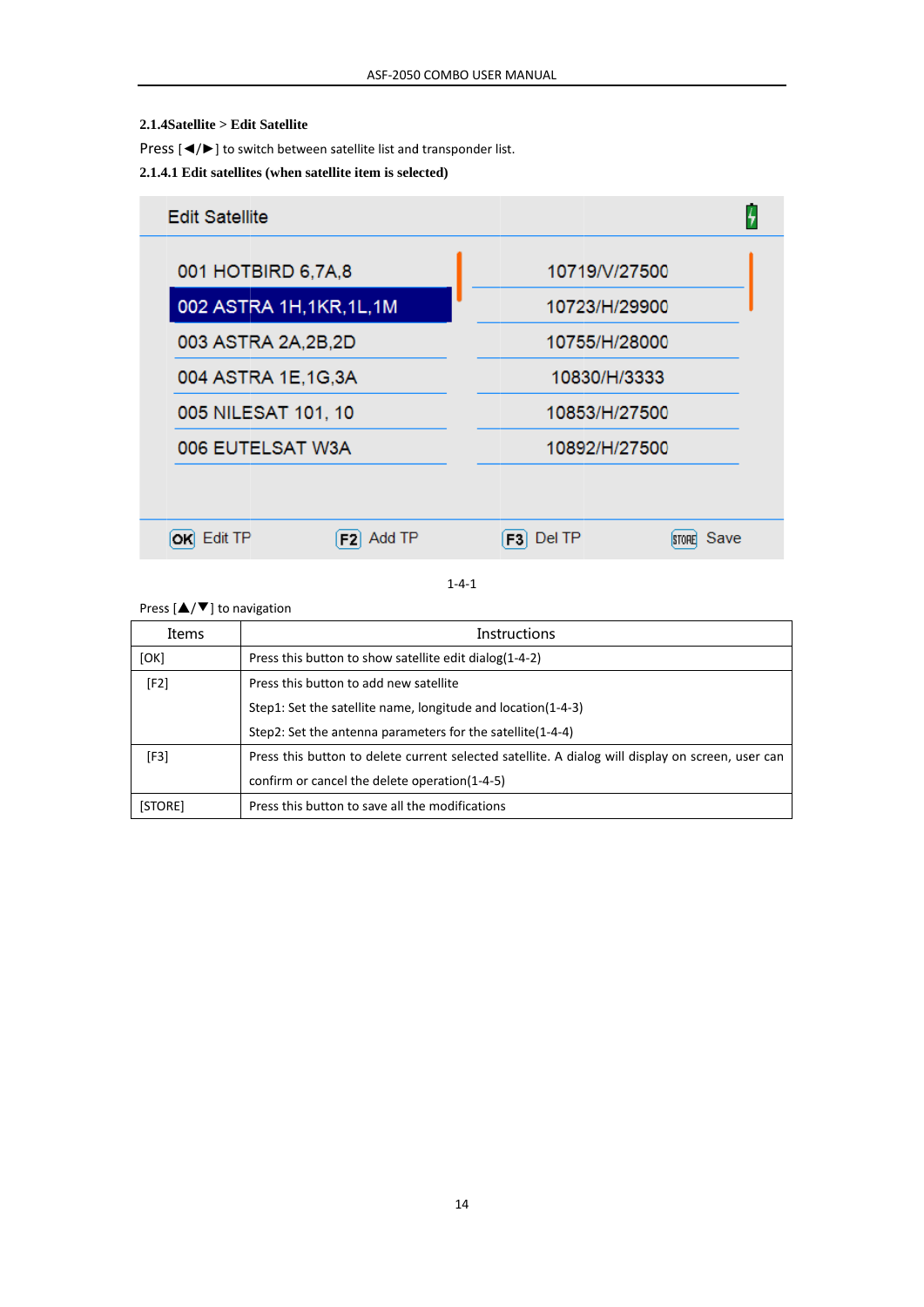| <b>Edit Satellite</b>     |                                |                                      | ł                 |  |
|---------------------------|--------------------------------|--------------------------------------|-------------------|--|
| 001 HOTBIRD 6,7A,8        |                                |                                      | 10719/V/27500     |  |
| 002 ASTRA 1H, 1KR, 1L, 1M |                                | 10723/H/29900                        |                   |  |
| 003 ASTRA 2A,2B           | Name                           | <b>Edit Satellite</b><br>002 ASTRA 1 | 5/H/28000         |  |
| 004 ASTRA 1E,1G           | Longitude                      | $0.1^\circ$                          | BO/H/3333         |  |
| 005 NILESAT 101.          | Location<br>OK.                | East<br>Cancel                       | 3/H/27500         |  |
| 006 EUTELSAT W3A          |                                |                                      | 10892/H/27500     |  |
|                           |                                |                                      |                   |  |
| OK Edit Sat               | F <sub>2</sub> Add Sat         | F3 Del Sat                           | <b>STORE</b> Save |  |
| <b>Edit Satellite</b>     |                                | $1 - 4 - 2$                          | ŀ,                |  |
| 001 HOTBIRD 6,7A,8        |                                |                                      | 10719/V/27500     |  |
| 002 ASTRA 1H, 1KR, 1L, 1M |                                | 10723/H/29900                        |                   |  |
| 003 ASTRA 2A,2B           | Add satellite - Step 1<br>Name | $002$ ASTRA 1 $=$                    | 5/H/28000         |  |
| 004 ASTRA 1E,1G           | Longitude                      | $0.1^\circ$                          | BO/H/3333         |  |
| 005 NILESAT 101,          | Location<br>Cancel             | East<br><b>Next</b>                  | 3/H/27500         |  |
| 006 EUTELSAT W3A          |                                |                                      | 10892/H/27500     |  |
|                           |                                |                                      |                   |  |
|                           |                                |                                      |                   |  |

 $1 - 4 - 3$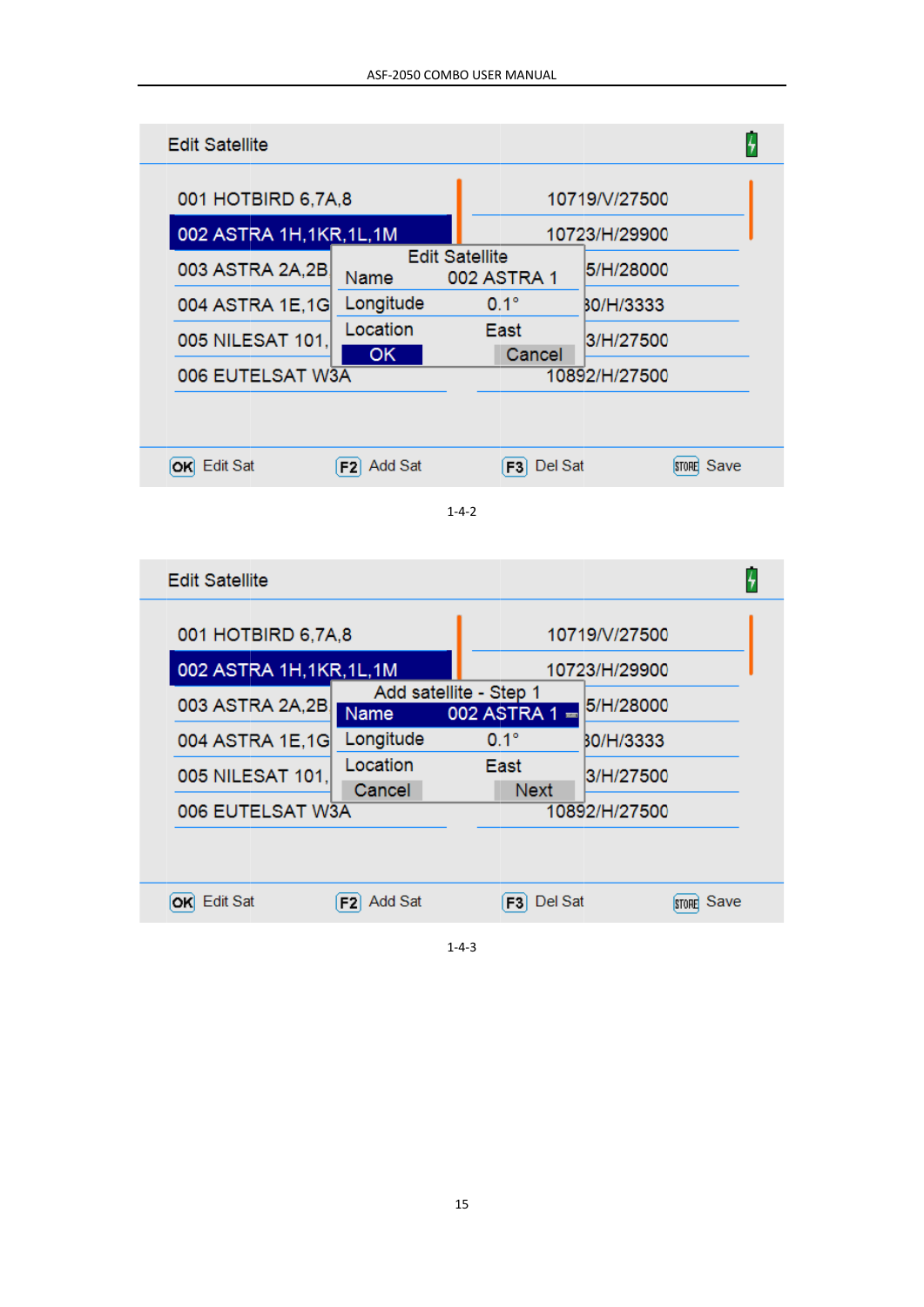| <b>Edit Satellite</b> |                           |                        |                      |  |
|-----------------------|---------------------------|------------------------|----------------------|--|
| 001 HOTBIRD 6,7A,8    |                           |                        | 10719/V/27500        |  |
| 002 ASTRA 1H,1KI      |                           | Add satellite - Step 2 | B/H/29900            |  |
| 003 ASTRA 2A,2B,      | LNB type<br>◀<br>LO.LOW   | 9750<br>ь<br>9750      | 5/H/28000            |  |
| 004 ASTRA 1E,1G       | LO.HIGH                   | 0                      | <b>0/H/3333</b>      |  |
| 005 NILESAT 101.      | LNB power<br>22KHz        | Off<br>Off             | B/H/27500            |  |
| 006 EUTELSAT W1       | Cancel                    | <b>Finish</b>          | 2/H/27500            |  |
|                       |                           |                        |                      |  |
| Edit Sat<br>OKI       | Add Sat<br>F <sub>2</sub> | Del Sat<br>F3I         | Save<br><b>STORE</b> |  |
|                       |                           |                        |                      |  |

 $1 - 4 - 4$ 

| <b>Edit Satellite</b>     |                                          |                  |                          |               |                      |  |
|---------------------------|------------------------------------------|------------------|--------------------------|---------------|----------------------|--|
| 001 HOTBIRD 6,7A,8        |                                          |                  |                          | 10719/V/27500 |                      |  |
| 002 ASTRA 1H, 1KR, 1L, 1M |                                          | 10723/H/29900    |                          |               |                      |  |
| 003 ASTRA 2A,2B           |                                          | <b>ATTENTION</b> |                          |               | /H/28000             |  |
| 004 ASTRA 1E,1G           | Do you want to delete this<br>satellite? |                  | D/H/3333                 |               |                      |  |
| 005 NILESAT 101.          | Confirm<br>Cancel                        |                  | /H/27500                 |               |                      |  |
| 006 EUTELSAT W3A          |                                          |                  | 10892/H/27500            |               |                      |  |
|                           |                                          |                  |                          |               |                      |  |
| Edit TP                   | F <sub>2</sub> Add TP                    |                  | Del TP<br>F <sub>3</sub> |               | Save<br><b>STORE</b> |  |
|                           |                                          |                  |                          |               |                      |  |

 $1 - 4 - 5$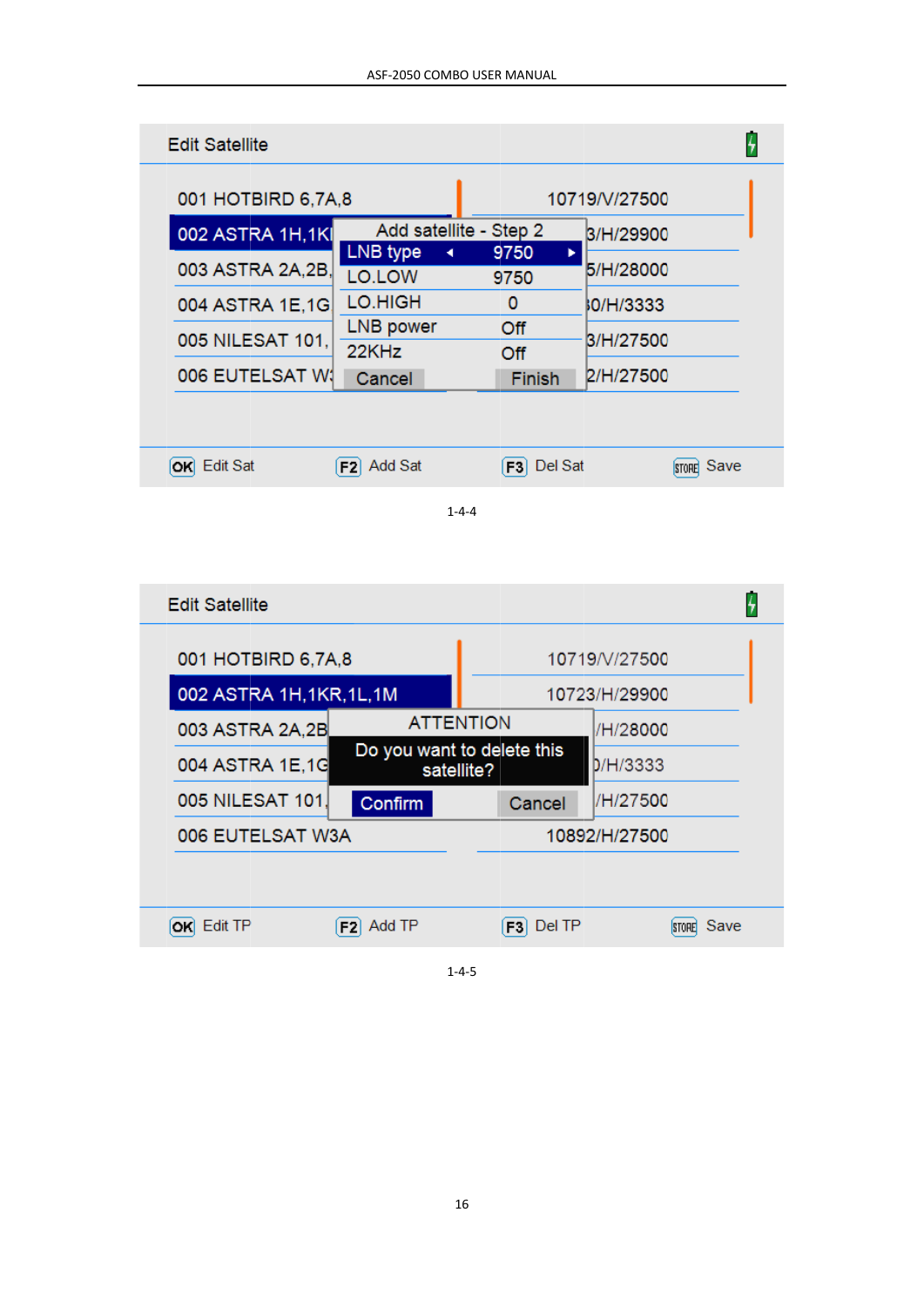#### 2.1.4.2 Edit transponder (when transponder item is selected)



#### $1 - 4 - 6$

| Items   | Instructions                                                                                    |
|---------|-------------------------------------------------------------------------------------------------|
| [OK]    | Press this button to show transponder edit dialog(1-4-7)                                        |
| [F2]    | Press this button to add new transponder(1-4-8)                                                 |
| [F3]    | Press this button to delete current selected transponder. A dialog will display on screen, user |
|         | can confirm or cancel the delete operation(1-4-9)                                               |
| [STORE] | Press this button to save all the modifications                                                 |

| <b>Edit Satellite</b>     |                          |                              |                      |  |
|---------------------------|--------------------------|------------------------------|----------------------|--|
| 001 HOTBIRD 6,7A,8        |                          |                              | 10719/V/27500        |  |
| 002 ASTRA 1H, 1KR, 1L, 1M |                          |                              | 10723/H/29900        |  |
| 003 ASTRA 2A, 2B,         | Frequency                | <b>Edit Transponder</b><br>O | 5/H/28000            |  |
| 004 ASTRA 1E,1G.          | Pol                      | Ver                          | 0/H/3333             |  |
| 005 NILESAT 101,          | Symb.rate<br>OK          | 0<br>Cancel                  | B/H/27500            |  |
| 006 EUTELSAT W3A          |                          |                              | 10892/H/27500        |  |
|                           |                          |                              |                      |  |
| Edit TP                   | Add TP<br>F <sub>2</sub> | Del TP<br>F3I                | Save<br><b>STORE</b> |  |
|                           |                          |                              |                      |  |

 $1 - 4 - 7$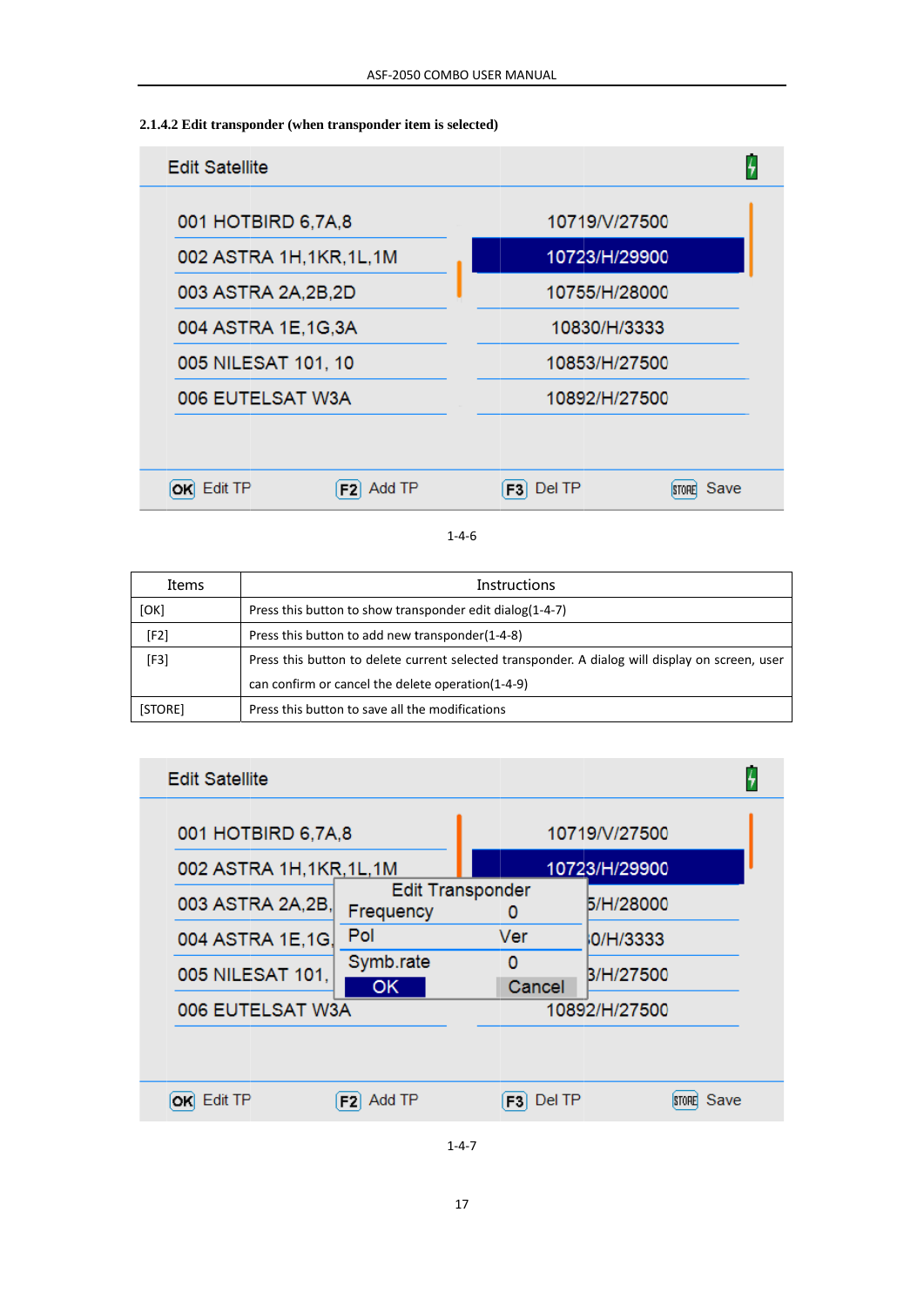| <b>Edit Satellite</b>                           |                        |                             |               | 4                 |  |  |
|-------------------------------------------------|------------------------|-----------------------------|---------------|-------------------|--|--|
| 001 HOTBIRD 6,7A,8                              | 10719/V/27500          |                             |               |                   |  |  |
| 002 ASTRA 1H,1KR,1L,1M                          |                        | 10723/H/29900               |               |                   |  |  |
| 003 ASTRA 2A,2B,                                | Frequency              | <b>Add Transponder</b><br>0 | 5/H/28000     |                   |  |  |
| 004 ASTRA 1E,1G,                                | Pol                    | Ver                         | 0/H/3333      |                   |  |  |
| 005 NILESAT 101,                                | Symb.rate<br><b>OK</b> | 0<br>Cancel                 | B/H/27500     |                   |  |  |
| 006 EUTELSAT W3A                                |                        |                             | 10892/H/27500 |                   |  |  |
|                                                 |                        |                             |               |                   |  |  |
| OK Edit TP                                      | $F2$ Add TP            | Del TP<br>$\boxed{F3}$      |               | <b>STORE</b> Save |  |  |
| $1 - 4 - 8$                                     |                        |                             |               |                   |  |  |
| <b>Edit Satellite</b>                           |                        |                             |               | 4                 |  |  |
| 001 HOTBIRD 6,7A,8                              |                        |                             | 10719/V/27500 |                   |  |  |
| 002 ASTRA 1H, 1KR, 1L, 1M                       |                        |                             | 10723/H/29900 |                   |  |  |
| 003 ASTRA 2A,2B                                 | <b>ATTENTION</b>       |                             | /H/28000      |                   |  |  |
| 004 ASTRA 1E, 1G Do you want to delete this TP? |                        |                             | D/H/3333      |                   |  |  |
| 005 NILESAT 101,                                | Confirm                | Cancel                      | /H/27500      |                   |  |  |
| 006 EUTELSAT W3A                                | 10892/H/27500          |                             |               |                   |  |  |
|                                                 |                        |                             |               |                   |  |  |
| OK Edit TP                                      | F2 Add TP              | $F3$ Del TP                 |               | STORE Save        |  |  |

 $1 - 4 - 9$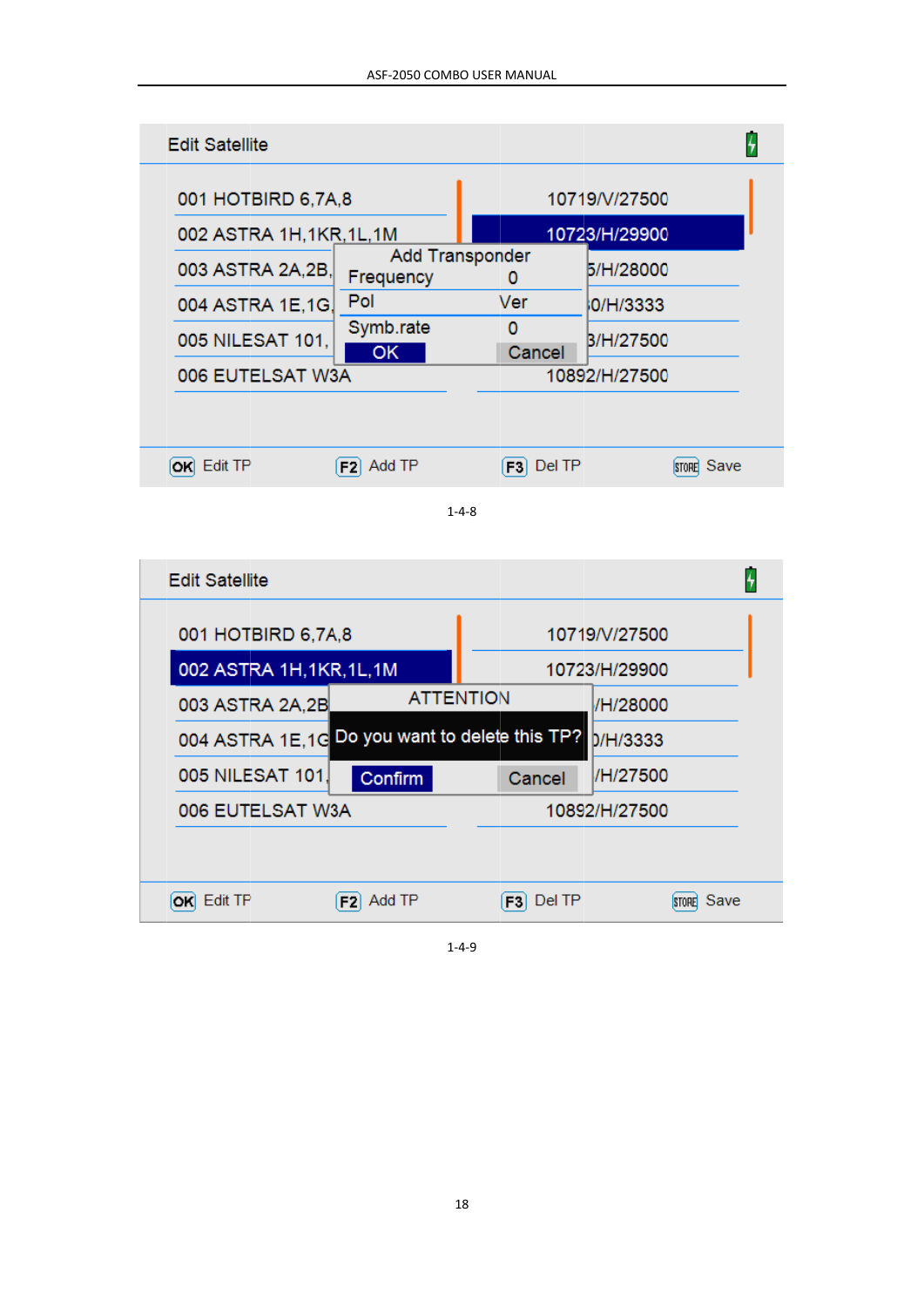# $2.1.5$  Satellite  $>$  Dish Set-up

| Satellite > Dish Set-up |      |                      |                    |  |
|-------------------------|------|----------------------|--------------------|--|
| <b>Satellite</b>        |      |                      | HOTBIRD 6,7A,8     |  |
| LNB type                |      | ◀                    | <b>Customised</b>  |  |
| LO.LOW                  |      |                      | 9750               |  |
| LO.HIGH                 |      |                      | 10600              |  |
| 22KHz                   |      |                      | <b>AUTO</b>        |  |
| LNB power               |      |                      | <b>AUTO</b>        |  |
| Switch Type             |      |                      | <b>SCD2 PORT D</b> |  |
| Switch Input            |      |                      | None               |  |
| <b>Centre Freq</b>      |      |                      | 0000               |  |
| Motor                   |      |                      | Fixed              |  |
| Confirm<br>ОΚ           | Exit | Save<br><b>STORE</b> | Auto DiSEqC<br>F1  |  |

 $1 - 5 - 1$ 

Press  $[\triangle/\blacktriangledown]$  to navigation.

j

| Items              | Instructions                                                                                                                       |
|--------------------|------------------------------------------------------------------------------------------------------------------------------------|
| Satellite          | Show and choose the satellite. Press $\left \frac{4}{5}\right $ to select satellite, or press $\left 0K\right $ to enter Satellite |
|                    | list.                                                                                                                              |
| LNB Type           | Set LNB Type, press [◀/▶] button to switch. Default set to UNIVERSAL                                                               |
| LO.LOW             | Show the low local oscillator value. Use digital button to input the LO.LOW once the LNB Type is                                   |
|                    | customized                                                                                                                         |
| LO.HIGH            | Show the low local oscillator value. Use digital button to input the LO.HIGH once the LNB Type is                                  |
|                    | customized                                                                                                                         |
| 22KHz              | Set 22K status. Press [◀/▶] button to switch between ON/OFF/Auto. Default set to Auto                                              |
| <b>LNB Power</b>   | Set the antenna power. Press $\left[\bigtriangleup\right]$ button to switch between Auto/13V/18V/OFF. Default set                  |
|                    | to Auto                                                                                                                            |
| Switch Type        | Set DiSEqC type. Press [ $\blacktriangleleft/\blacktriangleright$ ] button to switch between None/DiSEqC1.0/ DiSEqC1.1. Default    |
|                    | set to None                                                                                                                        |
| Switch Input       | Set DiSEqC1.0 or DiSEqC1.1's input port. Default set to None                                                                       |
| <b>Centre Freq</b> |                                                                                                                                    |
| Motor              | Set antenna motor type. Press [ / / >   button to switch between Fixed / DiSEqC1.2/USALS.                                          |
|                    | Default set to Fixed                                                                                                               |
| [F1]               | Press this button to start Auto DiSEqC 1.0 automatically checking(1-5-2)                                                           |
| [F2]               | Press this button to measure feed current and voltage for DVB-S LNB(1-5-3)                                                         |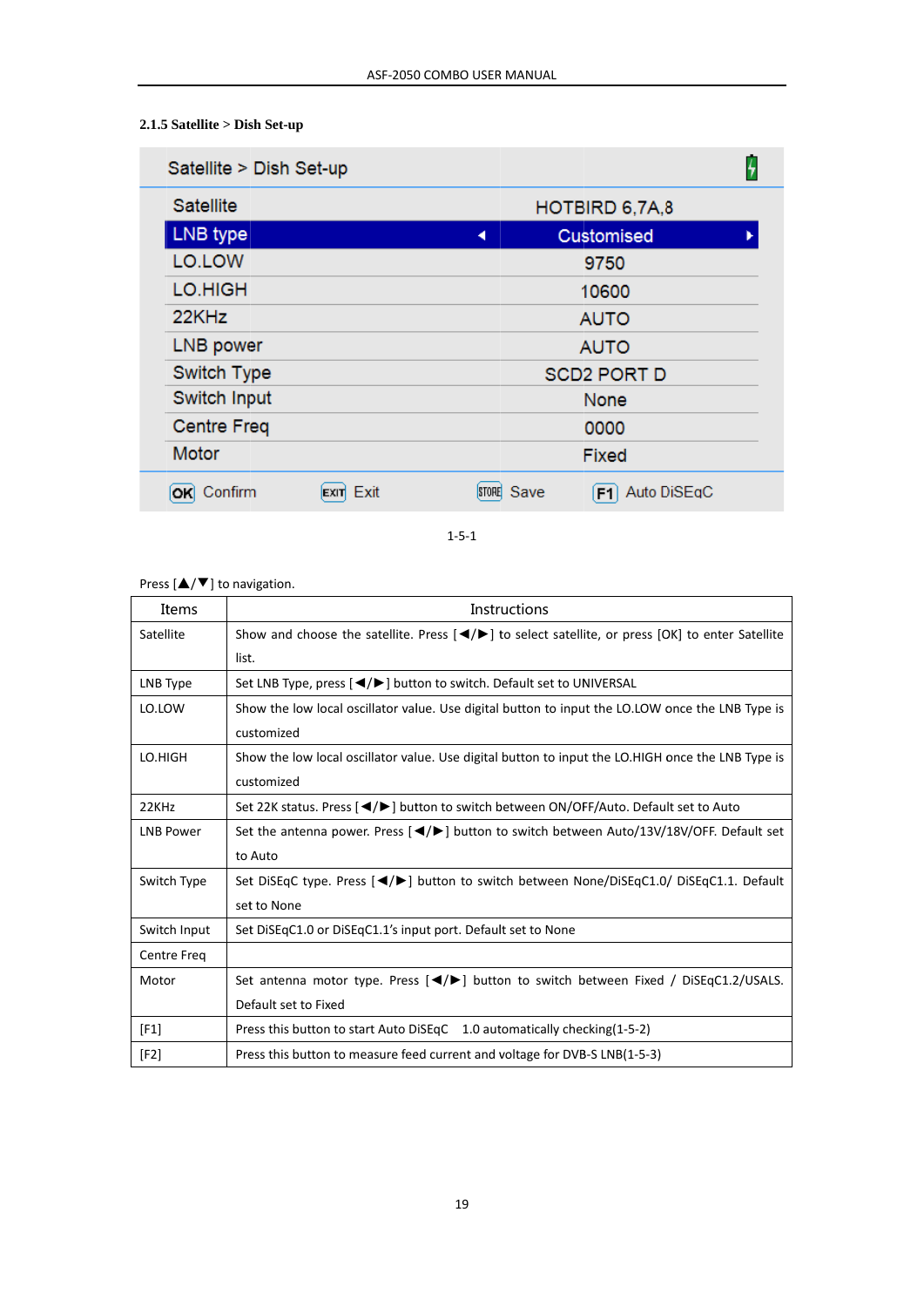| Satellite > Dish Set-up |                                   |                               |  |
|-------------------------|-----------------------------------|-------------------------------|--|
| Satellite               |                                   | HOTBIRD 6,7A,8                |  |
| LNB type                | ◢                                 | <b>Customised</b>             |  |
| LO.LOW                  |                                   | 9750                          |  |
| LO.HIGH                 | Auto DiSEqC                       | 10600                         |  |
| 22KHz                   | Please wait                       | AUTO                          |  |
| <b>LNB</b> power        |                                   | <b>AUTO</b>                   |  |
| Switch Type             |                                   | 2 PORT D                      |  |
| Switch Input            |                                   | None                          |  |
| <b>Centre Freq</b>      |                                   | 0000                          |  |
| Motor                   |                                   | <b>Fixed</b>                  |  |
| Confirm<br>ОΚ           | Exit<br>STORE Save<br><b>EXIT</b> | Auto DiSEqC<br>F <sub>1</sub> |  |

 $1 - 5 - 2$ 

 $1 - 5 - 3$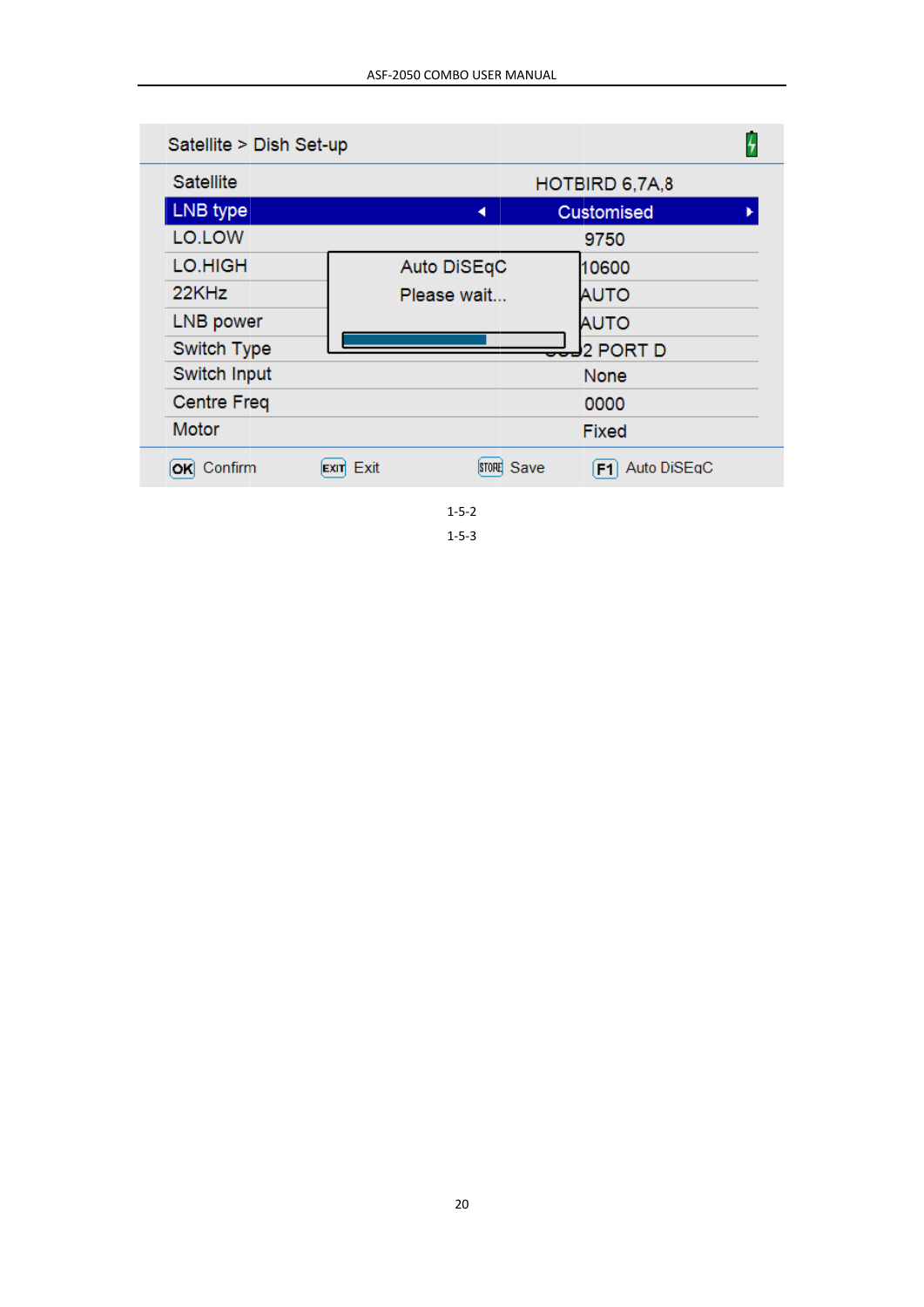#### 2.1.6Satellite > Auto scan



 $1 - 6 - 1$ 

Press  $[\triangle/\blacktriangledown]$ to navigation.

| Items       | <b>Instructions</b>                                                                                                                  |
|-------------|--------------------------------------------------------------------------------------------------------------------------------------|
| Satellite   | Select the satellite you want to find by $\left(\frac{4}{5}\right)$ or press $\left[0K\right]$ to enter the satellite list to select |
| Motor       | It is defaulted set for "DISH SET-UP" menu. It was not allowed to modify unless you enter "DISH                                      |
|             | SET-UP" menu                                                                                                                         |
| Transponder | Select the transponder you want, the LOCK light turns on and the warning rings when it was                                           |
|             | switched to the TP which has signals                                                                                                 |
| Search mode | Select the channel mode which you want to search. Press $\Box$ $\Diamond$ to switch between All                                      |
|             | channels and FTA                                                                                                                     |
| Search      | Select search scope, Satellite /Transponder/Blind. Press [OK] to start scan channels(1-1-2)                                          |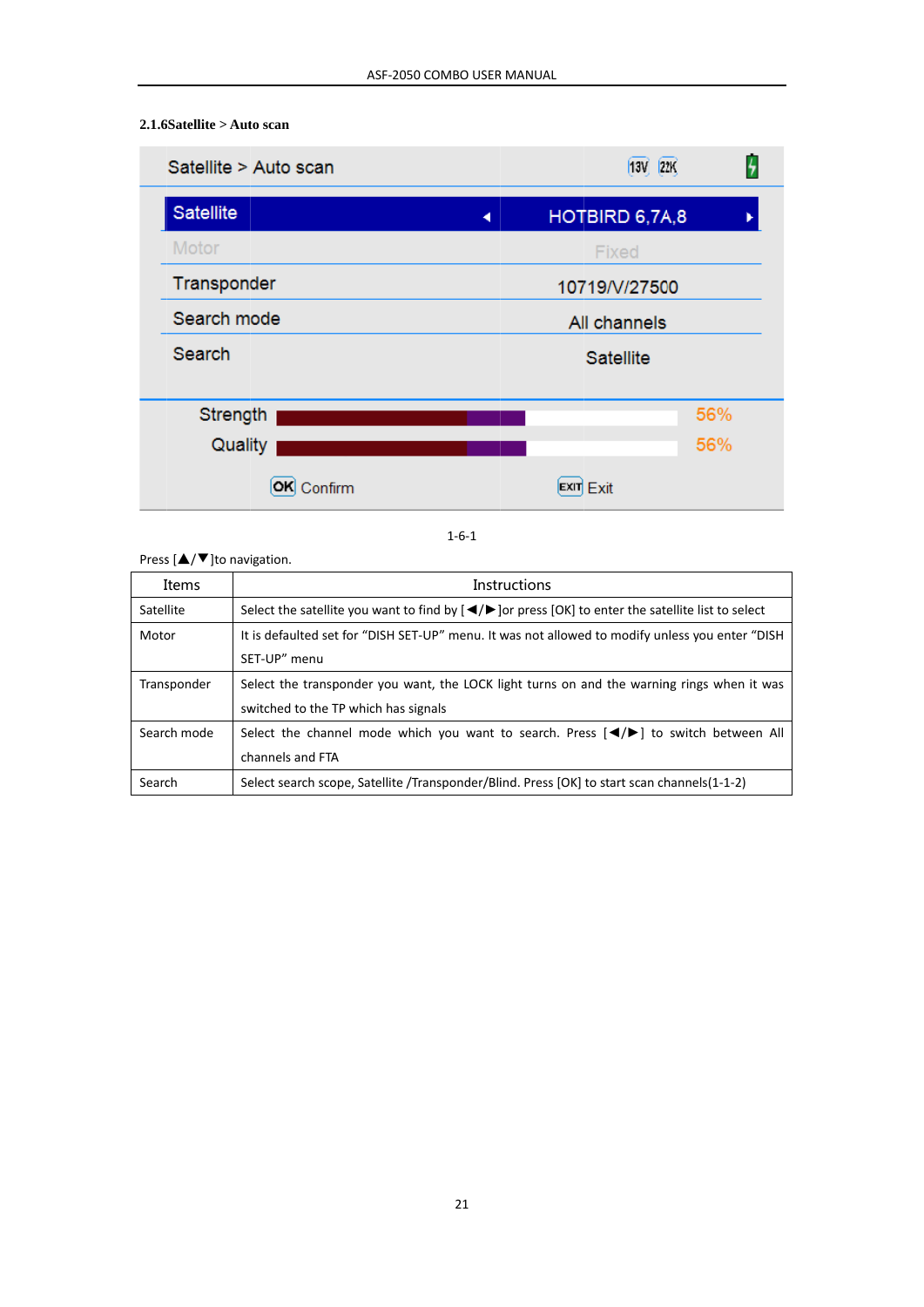# 2.1.7 Satellite > Angle Calculation

| Satellite > Angle Calculation |                |                     |             |
|-------------------------------|----------------|---------------------|-------------|
| Satellite                     | HOTBIRD 6,7A,8 |                     |             |
| Longitude                     | $0.1^\circ$    | 圔                   |             |
| Location                      | East           |                     |             |
| Latitude                      | $0.1^\circ$    |                     | $1 - 1 = 1$ |
| Hemisphere                    | <b>North</b>   |                     |             |
| Calculation                   | OK             | W                   |             |
| $\circ$<br><b>Azimuth</b>     |                |                     |             |
| ۰<br>Elevation                | ۰<br>Pol       |                     | 111         |
| Confirm                       |                | Exit<br><b>EXIT</b> |             |
|                               |                |                     |             |

 $1 - 7 - 1$ 

### Press  $[\triangle/\blacktriangledown]$ to navigation.

| Items       | Instructions                                                                                                                                                              |
|-------------|---------------------------------------------------------------------------------------------------------------------------------------------------------------------------|
| Satellite   | Select the satellite you want to find by $\left\lfloor \frac{4}{5} \right\rfloor$ or press $\left\lfloor \frac{6}{5} \right\rfloor$ to enter the satellite list to select |
| Longitude   | Input the longitude directly by $0^{\sim}9$ numeric buttons                                                                                                               |
| Location    | Set the location. Press [◀/▶] to switch between West/East                                                                                                                 |
| Latitude    | Input the latitude directly by 0~9 numeric buttons                                                                                                                        |
| Hemisphere  | Set the hemisphere. Press $\left[ \bigtriangleup \right]$ to switch between South/North                                                                                   |
| Calculation | Press [OK] to calculate the Azimuth, Elevation and Pol. The results will be display both by Text                                                                          |
|             | and Picture                                                                                                                                                               |
| Azimuth     | Show the azimuth of the chosen satellite                                                                                                                                  |
| Elevation   | Show the elevation of the chosen satellite                                                                                                                                |
| Polarity    | Show the polarity angel of the chosen satellite                                                                                                                           |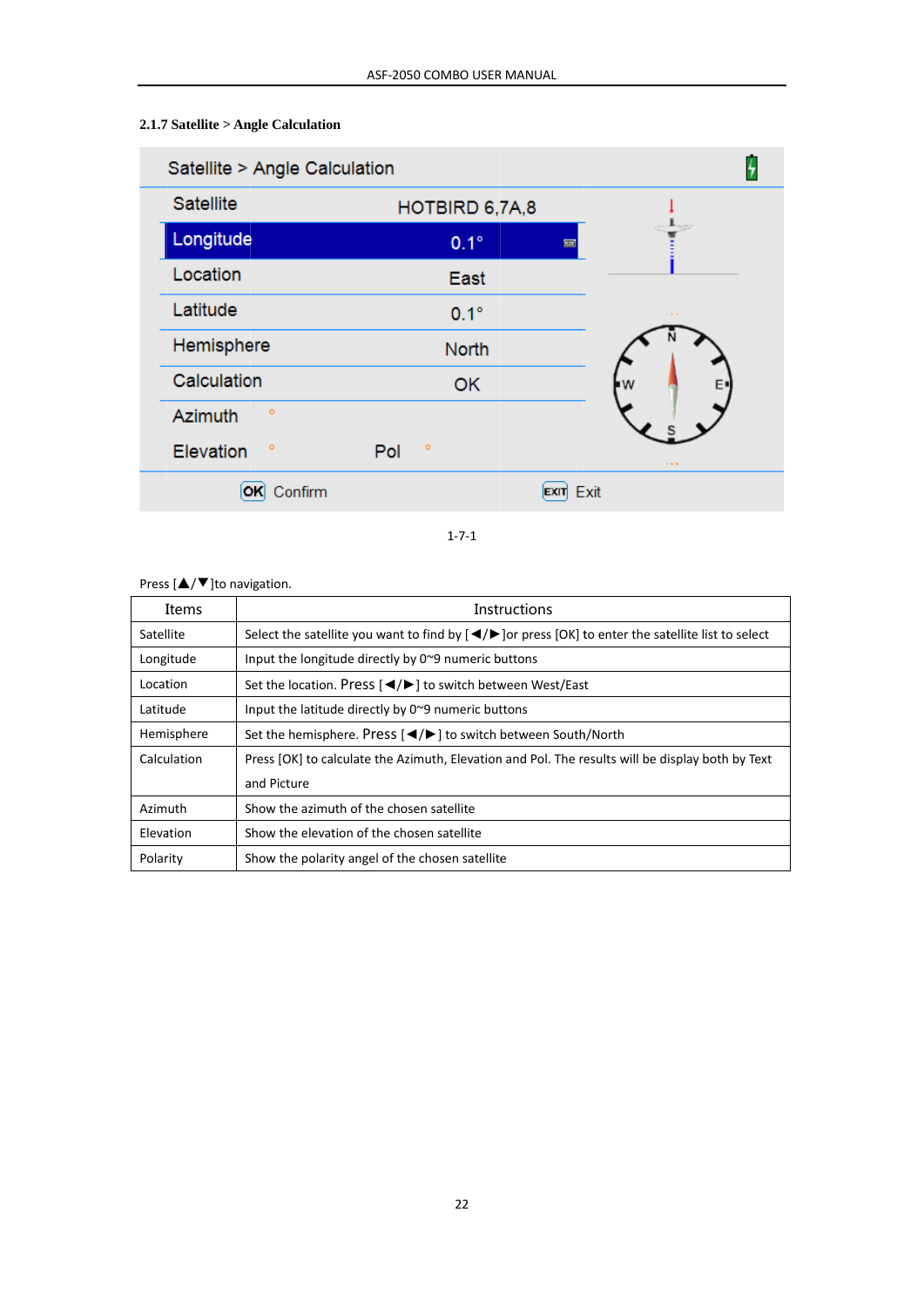

### 2.1.8Satellite > TP Control

 $1 - 8 - 1$ 

This menu show Strength and Quality of five selected Transponder

| Items | <b>Instructions</b>      |
|-------|--------------------------|
| [OK]  | Select transponder       |
| [SAT] | Show satellite list      |
| [◄/►] | Change position of focus |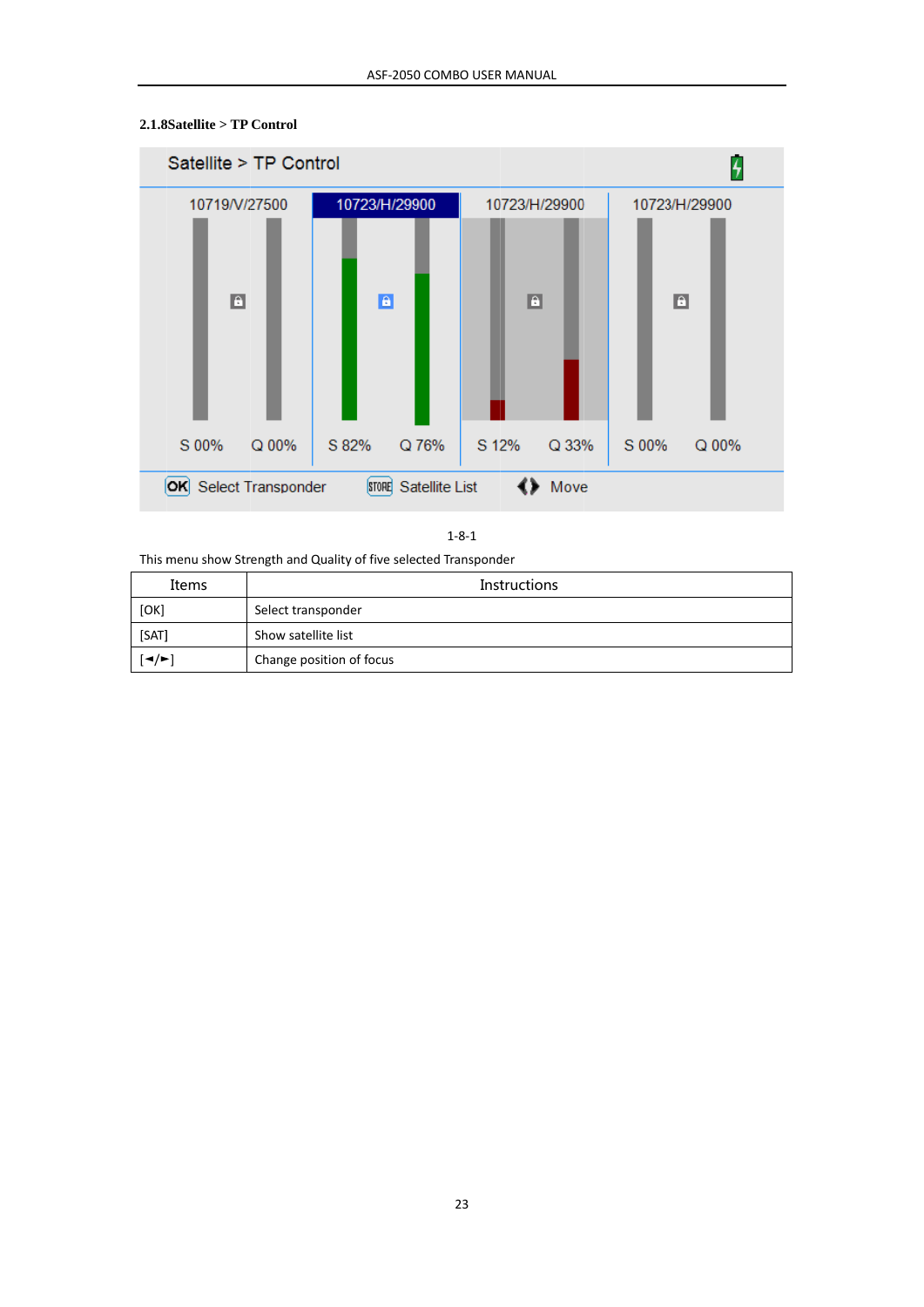#### 2.2Terrestrial

This menu for DVB-T functions. Please see screen shot 2-1.



 $2 - 1$ 

Press  $[\triangle/\blacktriangledown/\blacktriangle]/\blacktriangleright$  ]to navigation.

| Items         | <b>Instructions</b>                                          |
|---------------|--------------------------------------------------------------|
| Measure       | Press [OK] to open "Terrestrial > Measure" menu(2-1-1)       |
| Spectrum      | Press [OK] to open "Terrestrial > Spectrum" menu(2-2-1)      |
| Auto scan     | Press [OK] to open "Terrestrial > Auto scan" menu(2-3-1)     |
| Scope         | Press [OK] to open "Terrestrial > Scope" menu(2-4-1)         |
| Frequency     | Press [OK] to open "Terrestrial > Frequency" menu(2-5-1)     |
| System        | Press [OK] to open "Terrestrial > System" menu(2-6-1)        |
| Constellation | Press [OK] to open "Terrestrial > Constellation" menu(2-7-1) |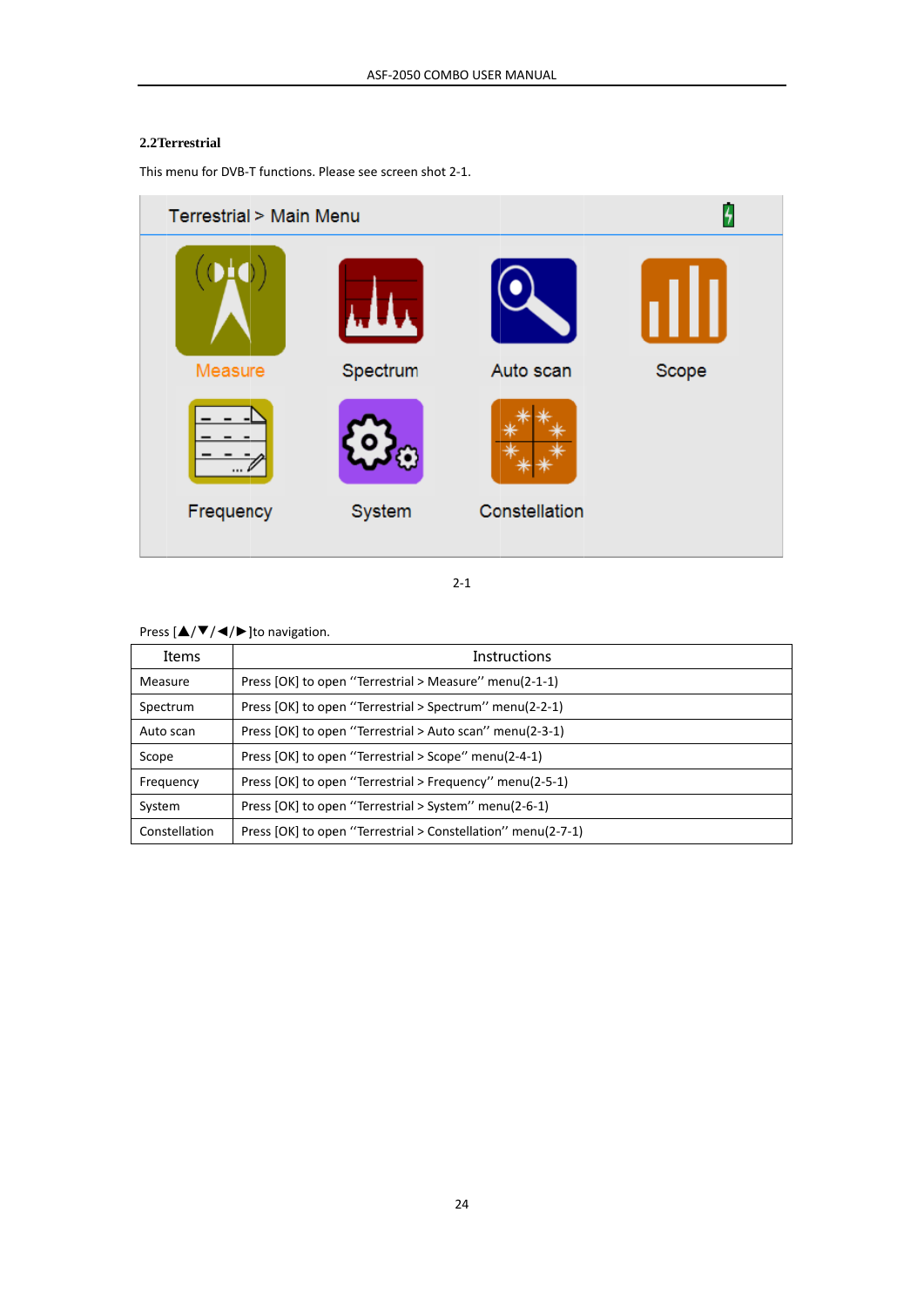# 2.2.1 Terrestrial > Measure

| Terrestrial > Measure |               | (5V)        | $\overline{4}$ |
|-----------------------|---------------|-------------|----------------|
| Channel No.           |               | 6           |                |
| Frequency             |               | 177.05 MHz  |                |
| <b>Band Width</b>     |               | 7M          |                |
| Search                |               | OK          |                |
| Level: -63 dBm        |               | <b>BER:</b> |                |
| $C/N$ :               | <b>UNLOCK</b> | PER:        |                |
| Strength              |               |             | 56%            |
| Quality               |               |             | 56%            |
| OK Confirm            | Zoom<br>F3I   | STORE Save  |                |

 $2 - 1 - 1$ 

| Items             | Instructions                                                                                                        |
|-------------------|---------------------------------------------------------------------------------------------------------------------|
| Channel No.       | Select the channel No. you want to find by $\left( \bigtriangleup \right)$ or press $[OK]$ to enter the channel No. |
|                   | list to select                                                                                                      |
| Frequency         | Show frequency                                                                                                      |
| <b>Band Width</b> | Show band width                                                                                                     |
| Search            | Press [OK] to start scan channels(2-1-2)                                                                            |



 $2 - 1 - 2$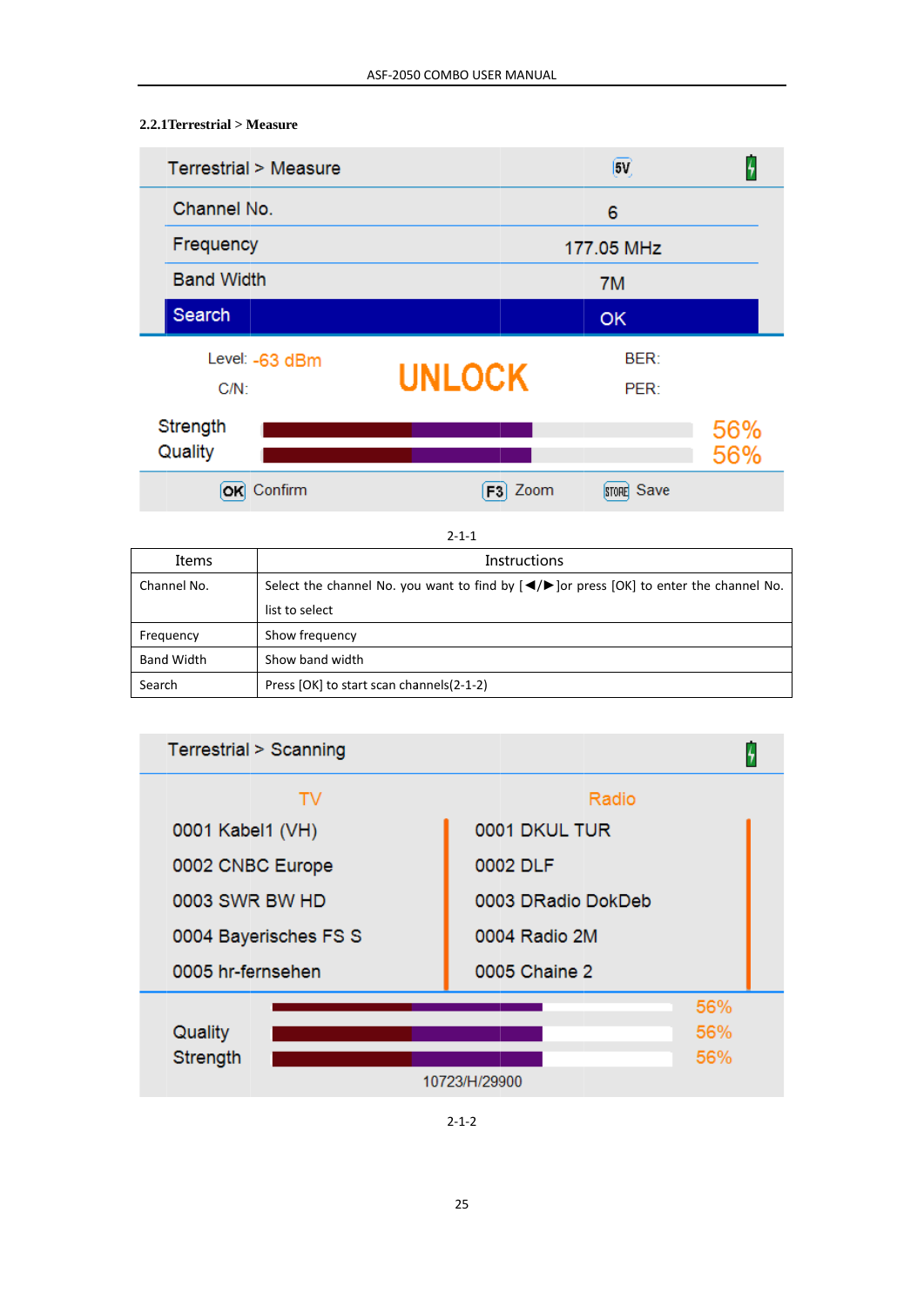# 2.2.2 Terrestrial > Spectrum



 $2 - 2 - 1$ 

Press [F1] to show more information in this menu. Please see screen shot (2-2-2).



#### $2 - 2 - 2$

| Items   | <b>Instructions</b>                                                                            |  |
|---------|------------------------------------------------------------------------------------------------|--|
| [F1]    | Press this button to switch SPAN of spectrum abscissa between Full, 200MHz and 400MHz, FULL as |  |
|         | Default. The smaller span will show clearer signal status of frequencies.                      |  |
| [STORE] | Press this button to save menu                                                                 |  |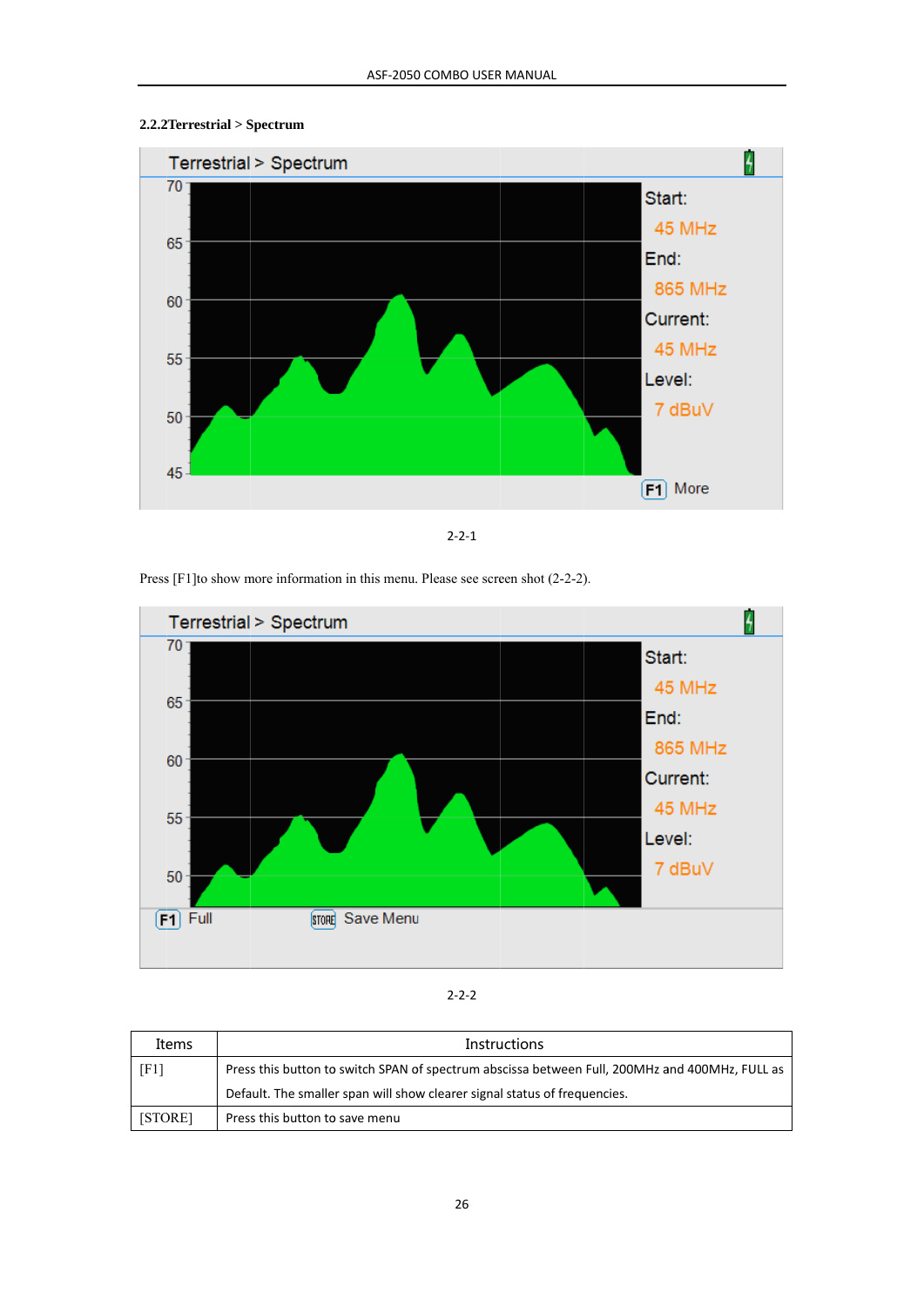#### 2.2.3 Terrestrial > Auto scan



 $2 - 3 - 1$ 

Press  $[\triangle/\blacktriangledown]$ to navigation.

| Items       | <b>Instructions</b>                                                                                                                      |
|-------------|------------------------------------------------------------------------------------------------------------------------------------------|
| Channel No. | Select the channel No. you want to find by $\left( \bigtriangleup \right)$ or press $\left[ OK \right]$ to enter the channel No. list to |
|             | select                                                                                                                                   |
| Transponder | Show Transponder information                                                                                                             |
| Search mode | Select the channel mode which you want to search. Press $\Box$ $\Diamond$ to switch between All                                          |
|             | channels and FTA                                                                                                                         |
| Search      | Select search scope, Satellite /Transponder/Blind. Press [OK] to start scan channels (2-1-2)                                             |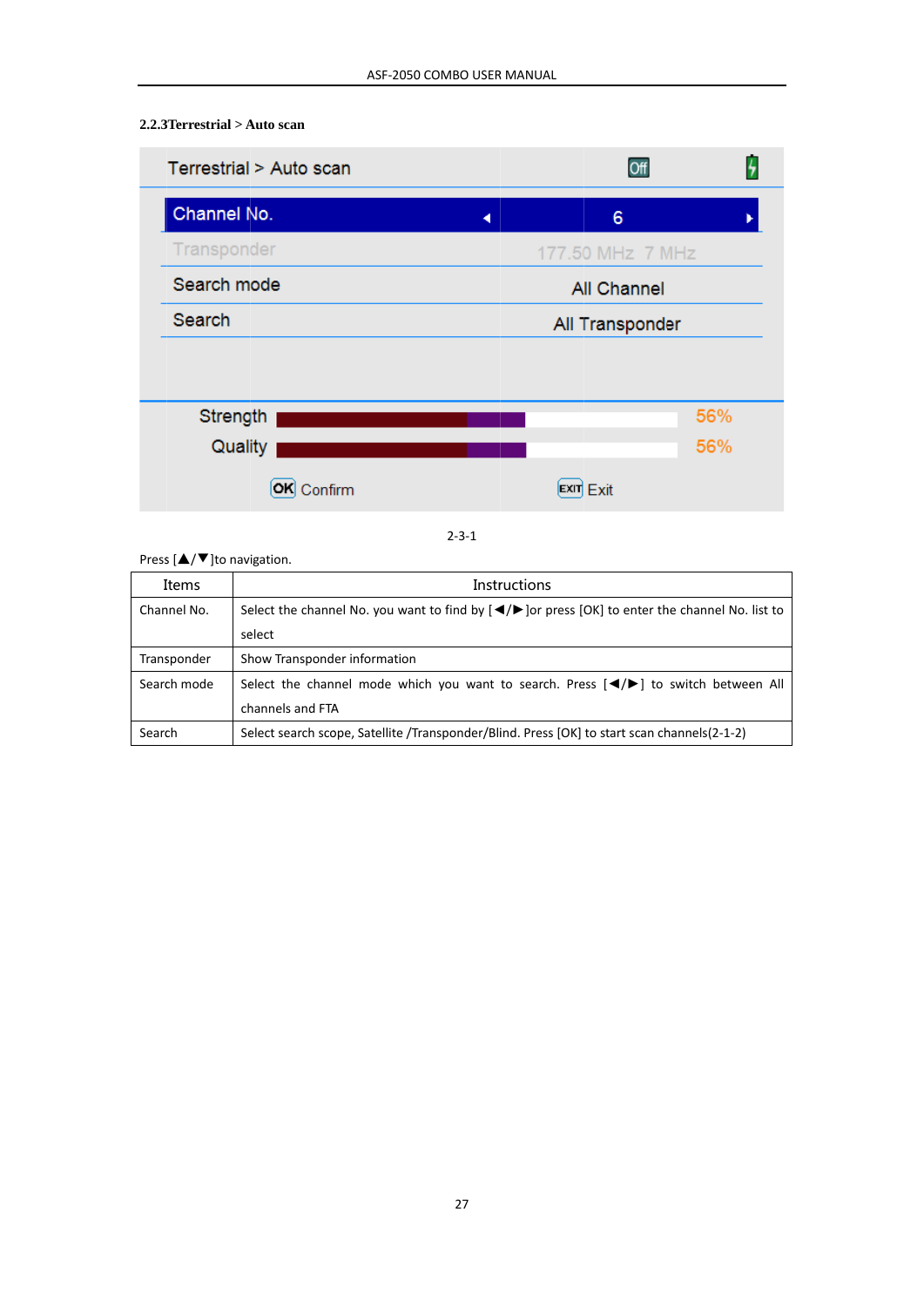

# $2.2.4$ Terrestrial > Scope

 $2 - 4 - 1$ 

This menu show signal of each frequency.

| Items                                                     | <b>Instructions</b>                               |  |
|-----------------------------------------------------------|---------------------------------------------------|--|
| [OK]                                                      | Press this button to show Channel NO. list dialog |  |
| $\left  \blacktriangleleft / \blacktriangleright \right $ | Change the position of focus                      |  |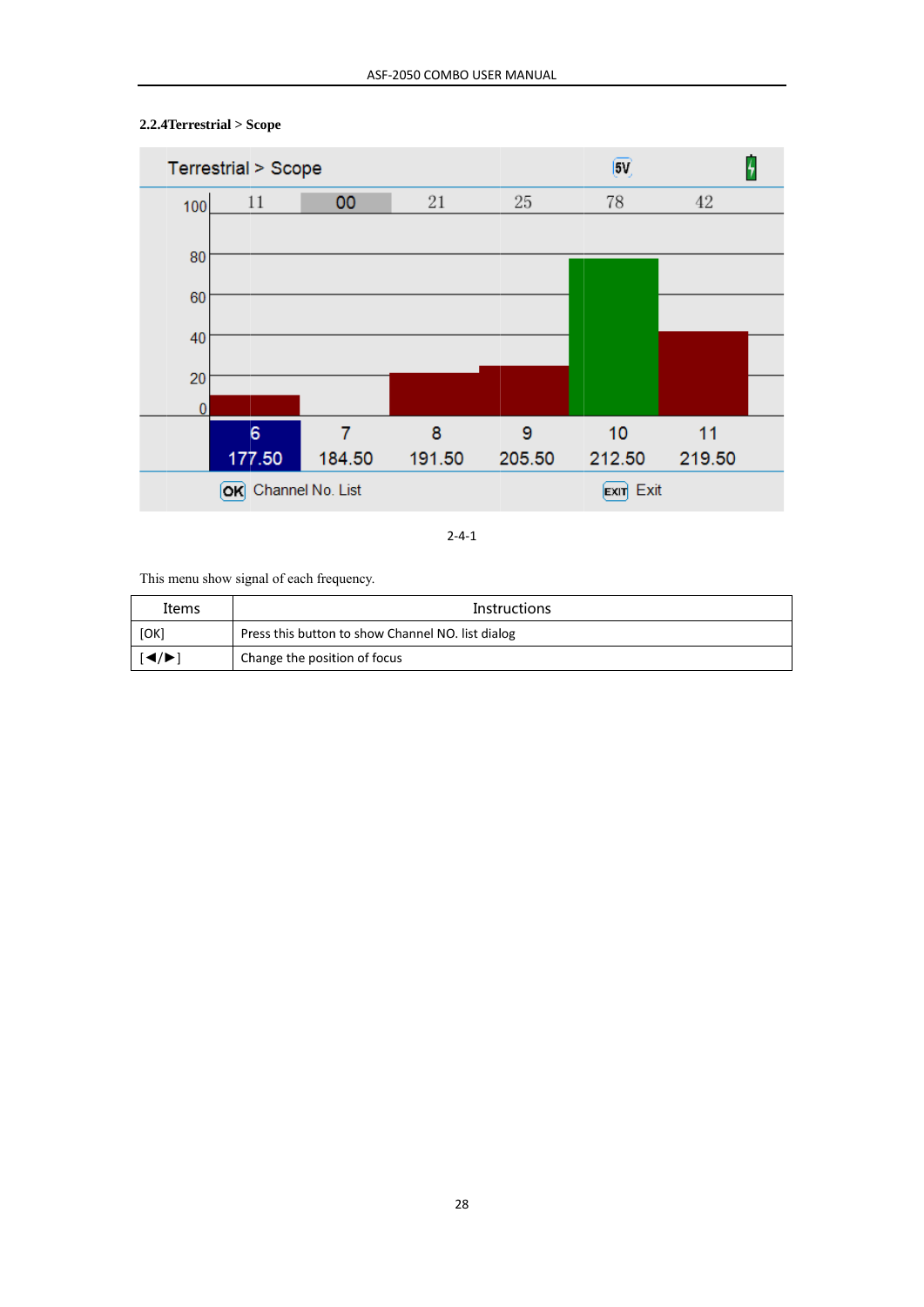| Terrestrial > Frequency Table |                    |           |                |                 |  |
|-------------------------------|--------------------|-----------|----------------|-----------------|--|
| ID                            | Channel No.        | Frequency |                | T/T2 Band Width |  |
| 1                             | 6                  | 177.5     | T <sub>2</sub> | 7 Mz            |  |
| $\overline{2}$                | $\overline{7}$     | 184.5     | T <sub>2</sub> | 7 Mz            |  |
| 3                             | 8                  | 191.5     | T <sub>2</sub> | 7 Mz            |  |
| 4                             | 9                  | 205.5     | T <sub>2</sub> | 7 Mz            |  |
| 5                             | 10                 | 212.5     | T <sub>2</sub> | 7 Mz            |  |
| 6                             | 11                 | 219.5     | T <sub>2</sub> | 7 Mz            |  |
| 7                             | 12                 | 226.5     | T <sub>2</sub> | 7 Mz            |  |
|                               | OK Enter Edit Mode |           |                |                 |  |

# 2.2.5 Terrestrial > Frequency Table

 $2 - 5 - 1$ 

Press  $[\triangle/\blacktriangledown]$ to navigation.

Press [OK] to enter the edit mode (2-5-2)

|                | Terrestrial > Frequency Table |               |                |                 |  |
|----------------|-------------------------------|---------------|----------------|-----------------|--|
| ID             | Channel No.                   | Frequency     |                | T/T2 Band Width |  |
| 1              | 6                             | 177.5         | T <sub>2</sub> | 7 Mz            |  |
| $\overline{2}$ | 7                             | 184.5         | T <sub>2</sub> | <b>7 Mz</b>     |  |
| 3              | 8                             | 191.5         | T <sub>2</sub> | 7 Mz            |  |
| 4              | 9                             | 205.5         | T2             | 7 Mz            |  |
| 5              | 10                            | 212.5         | T <sub>2</sub> | 7 Mz            |  |
| 6              | 11                            | 219.5         | T2             | 7 Mz            |  |
| 7              | 12                            | 226.5         | T2             | 7 Mz            |  |
|                | OK Enter Edit Mode            | ← Change Item |                | ← Change Value  |  |

 $2 - 5 - 2$ 

| Items                                      | <b>Instructions</b>                                      |  |
|--------------------------------------------|----------------------------------------------------------|--|
| [OK]                                       | Exit edit mode                                           |  |
| $ \blacktriangleleft/\blacktriangleright $ | Switch item between "Frequency", "T/T2" and "Band Width" |  |
|                                            | Change value                                             |  |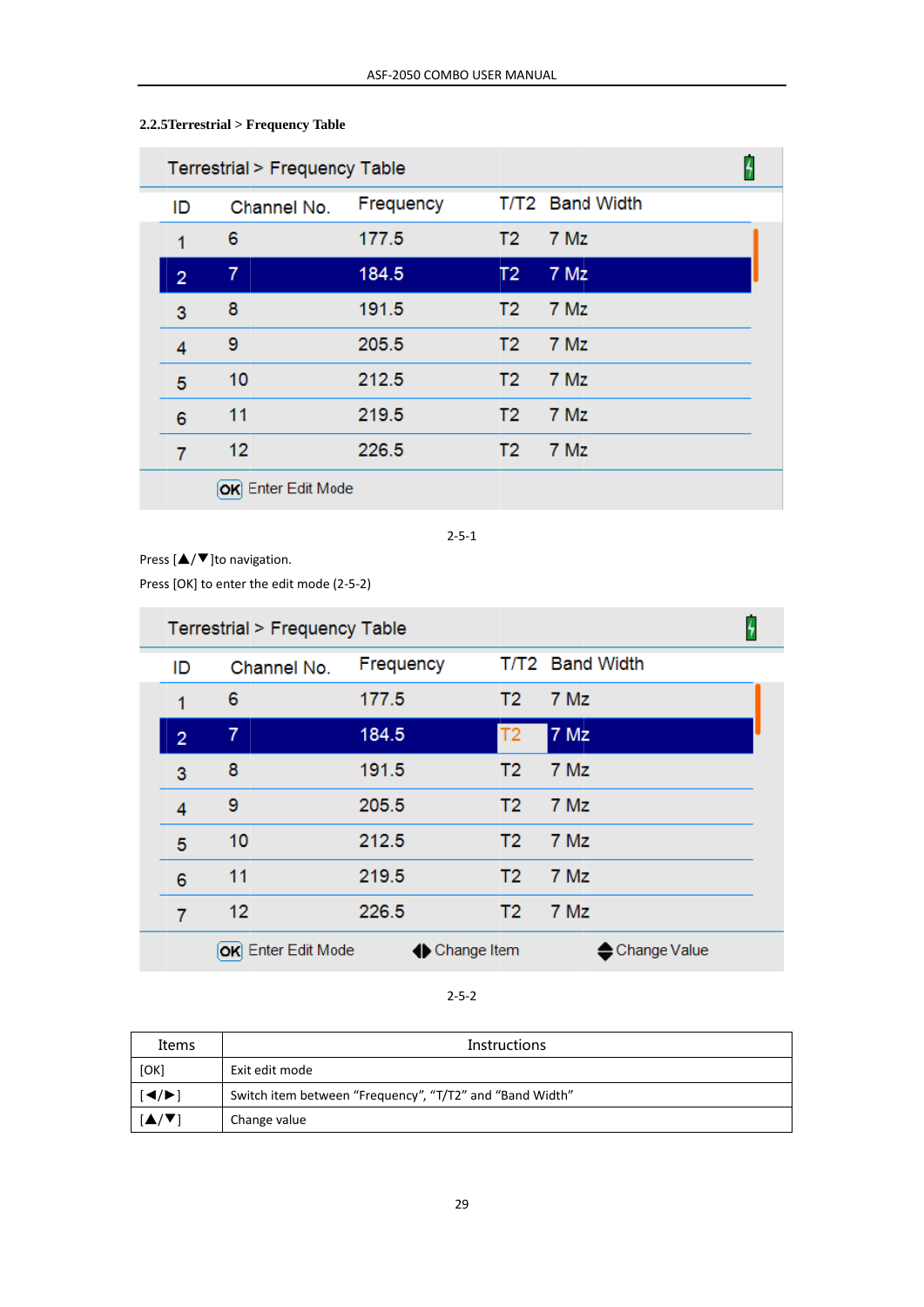# $2.2.6$ Terrestrial > Setting

| Terrestrial > Setting |                | Ŧ |
|-----------------------|----------------|---|
| Antenna Power         | Off            |   |
| Scan Type             | T <sub>2</sub> |   |
|                       |                |   |
|                       |                |   |
|                       |                |   |
|                       |                |   |
|                       |                |   |
|                       |                |   |
|                       |                |   |
|                       | Exit Exit      |   |
|                       |                |   |

 $2 - 6 - 1$ 

### Press  $[\triangle/\blacktriangledown]$ to navigation.

| Items         | Instructions                                                     |
|---------------|------------------------------------------------------------------|
| Antenna Power | Press $\left[\bigtriangleup\right]$ to switch between Off and On |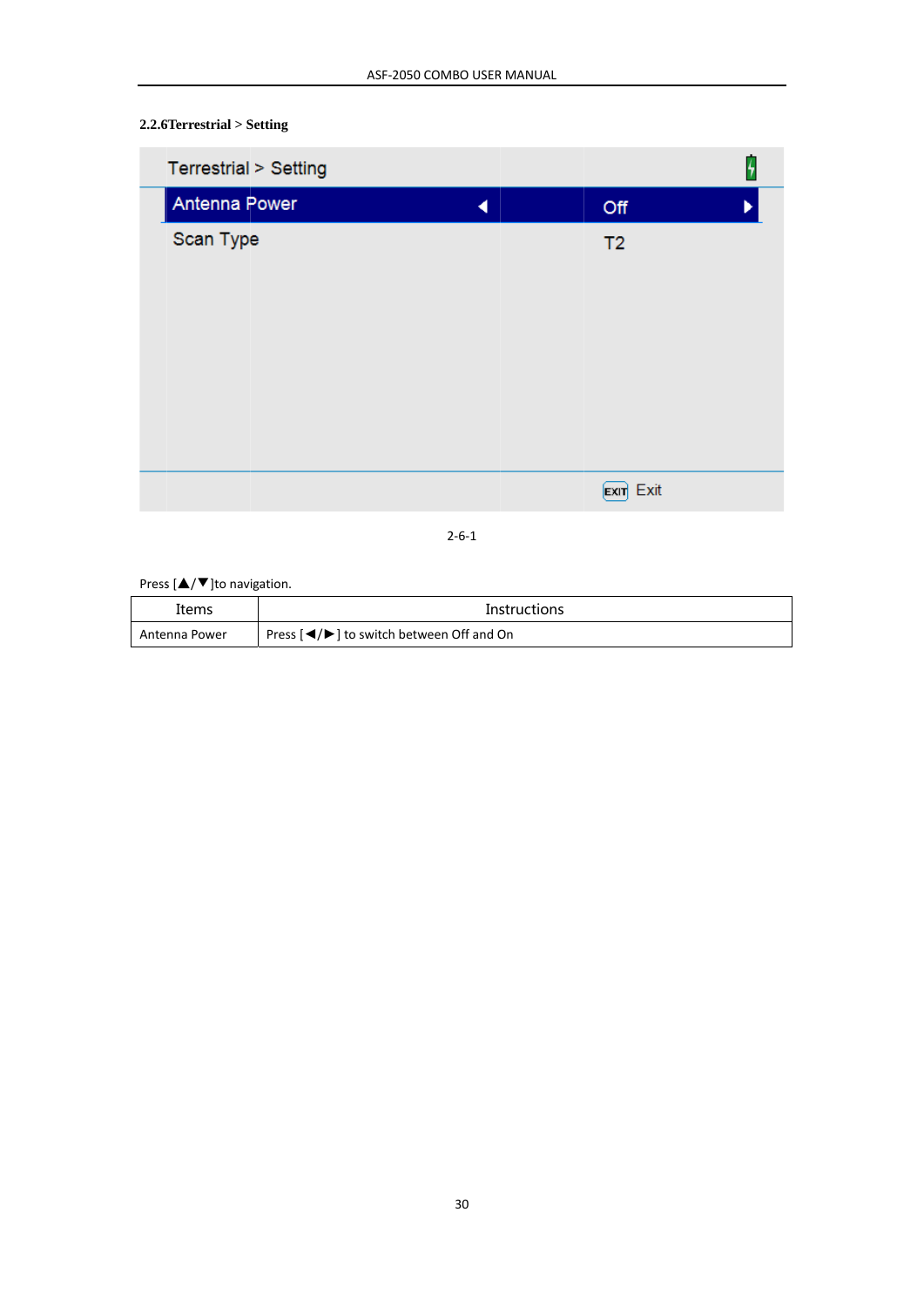# 2.2.7 Terrestrial > Constellation

| Terrestrial > Constellation Analyzer |                     |            |                   |
|--------------------------------------|---------------------|------------|-------------------|
| Analyze by Channel Number            |                     |            |                   |
| Analyze by Program                   |                     |            |                   |
|                                      |                     |            |                   |
|                                      |                     |            |                   |
|                                      |                     |            |                   |
|                                      |                     |            |                   |
|                                      |                     |            |                   |
| Confirm                              | Exit<br><b>EXIT</b> | STORE Save | <b>INFO</b><br>F1 |

 $2 - 7 - 1$ 

Press  $[\triangle/\blacktriangledown]$ to navigation

| Items                     | <b>Instructions</b>                                                       |
|---------------------------|---------------------------------------------------------------------------|
| Analyze by Channel Number | Press [OK] to select frequency(2-7-2)                                     |
| Analyze by Program        | Press [OK] to open " Constellation Analyzer" menu, if program is not null |

| 10         |                         |
|------------|-------------------------|
|            |                         |
| 177.05 MHz |                         |
| 9750       |                         |
| DVB-T2     |                         |
| OK         |                         |
|            |                         |
|            |                         |
|            |                         |
|            |                         |
|            | $F1$ INFO<br>STORE Save |

### Press [▲/▼]to navigation

| Items       | <b>Instructions</b>                                                                                                  |  |  |
|-------------|----------------------------------------------------------------------------------------------------------------------|--|--|
| Channel No. | Show and choose the Channel No. Press $\left( \bigtriangleup \right)$ to select Channel No, or press $[OK]$ to enter |  |  |
|             | Channel No. list.                                                                                                    |  |  |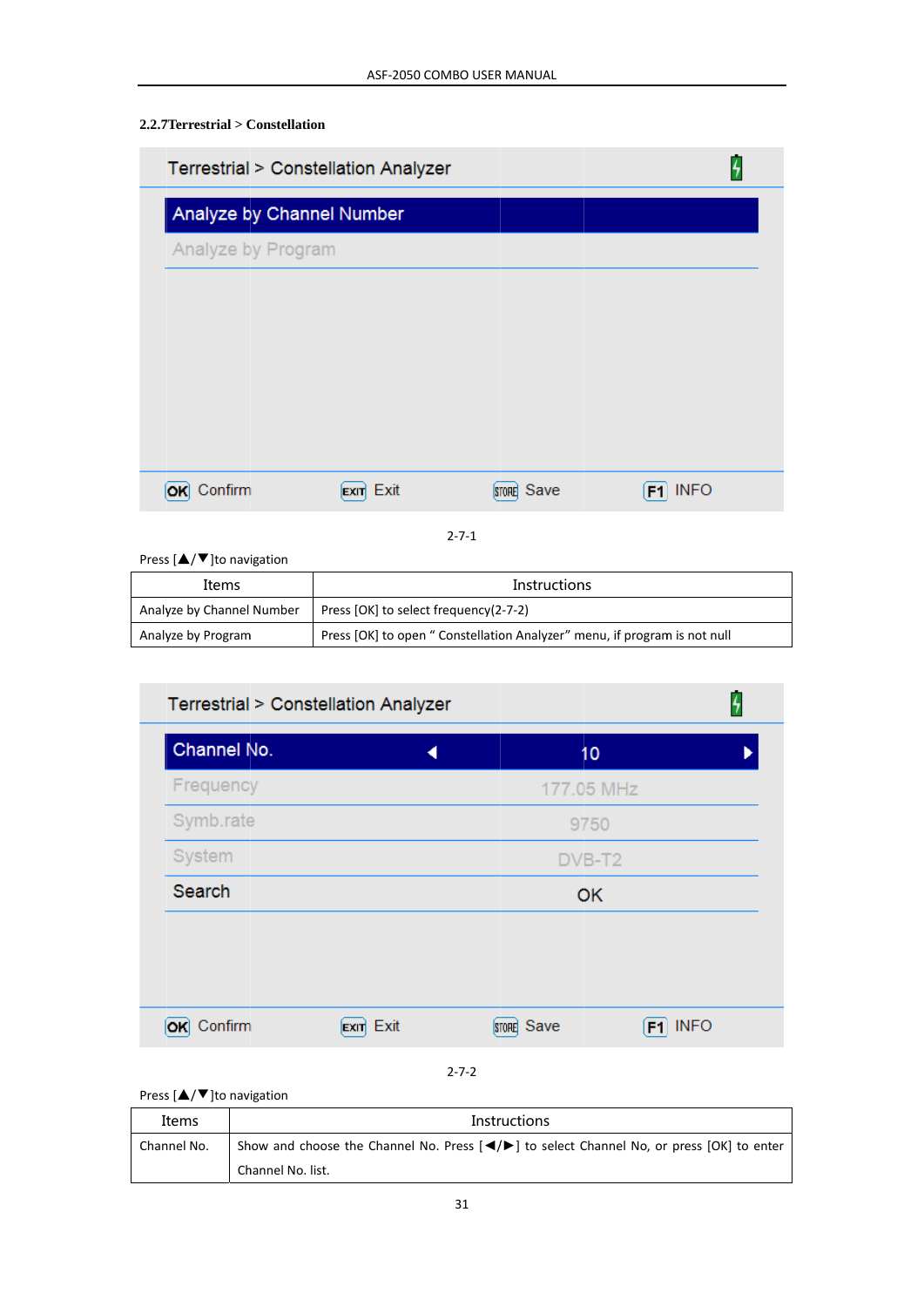| Frequency | Show the frequency.                                                   |
|-----------|-----------------------------------------------------------------------|
| Symb.rate | Show Symb.rate                                                        |
| System    | Show this system is DVB-C                                             |
| Search    | Press [OK] to open "Terrestrial > Constellation Analyzer" menu(2-7-3) |



 $2 - 7 - 3$ 

| Items   | Instructions                                                |  |
|---------|-------------------------------------------------------------|--|
| ./▼1    | Press these two buttons to change channel                   |  |
| [STORE] | Press this button to save current page to Store Data View   |  |
| [F1]    | Press this button to show more information (see menu 2-7-4) |  |



32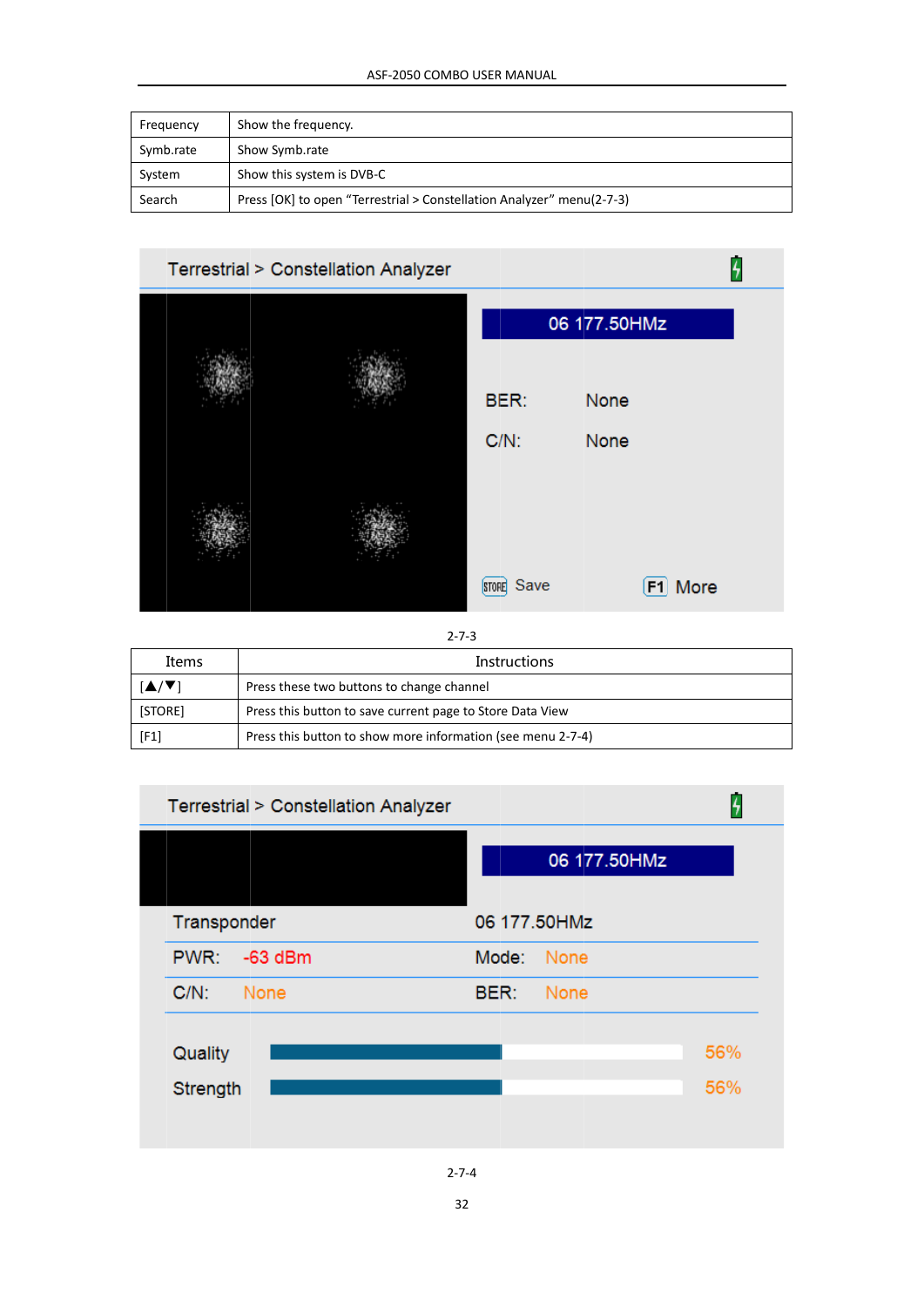#### **2.3 C Cable**

This menu for DVB-C functions. Please see screen shot (3-1).

| Cable > Main Menu |               |           | 4           |
|-------------------|---------------|-----------|-------------|
|                   |               |           |             |
| Measure           | Spectrum      | Auto scan | <b>TILT</b> |
| Frequency         | Constellation |           |             |
|                   |               |           |             |

3‐1

#### Press  $[\triangle/\blacktriangledown/\blacktriangle]/\blacktriangleright$  ]to navigation.

| Items         | <b>Instructions</b>                                        |
|---------------|------------------------------------------------------------|
| Measure       | Press [OK] to open "Cable > Measure" sub menu(3-1-1)       |
| Spectrum      | Press [OK] to open "Cable > Spectrum" sub menu(3-2-1)      |
| Auto scan     | Press [OK] to open "Cable > Auto scan" sub menu(3-3-1)     |
| TILT          | Press [OK] to open "Cable > TILT" sub menu(3-4-1)          |
| Frequency     | Press [OK] to open "Cable > Frequency" sub menu(3-5-1)     |
| Constellation | Press [OK] to open "Cable > Constellation" sub menu(3-6-1) |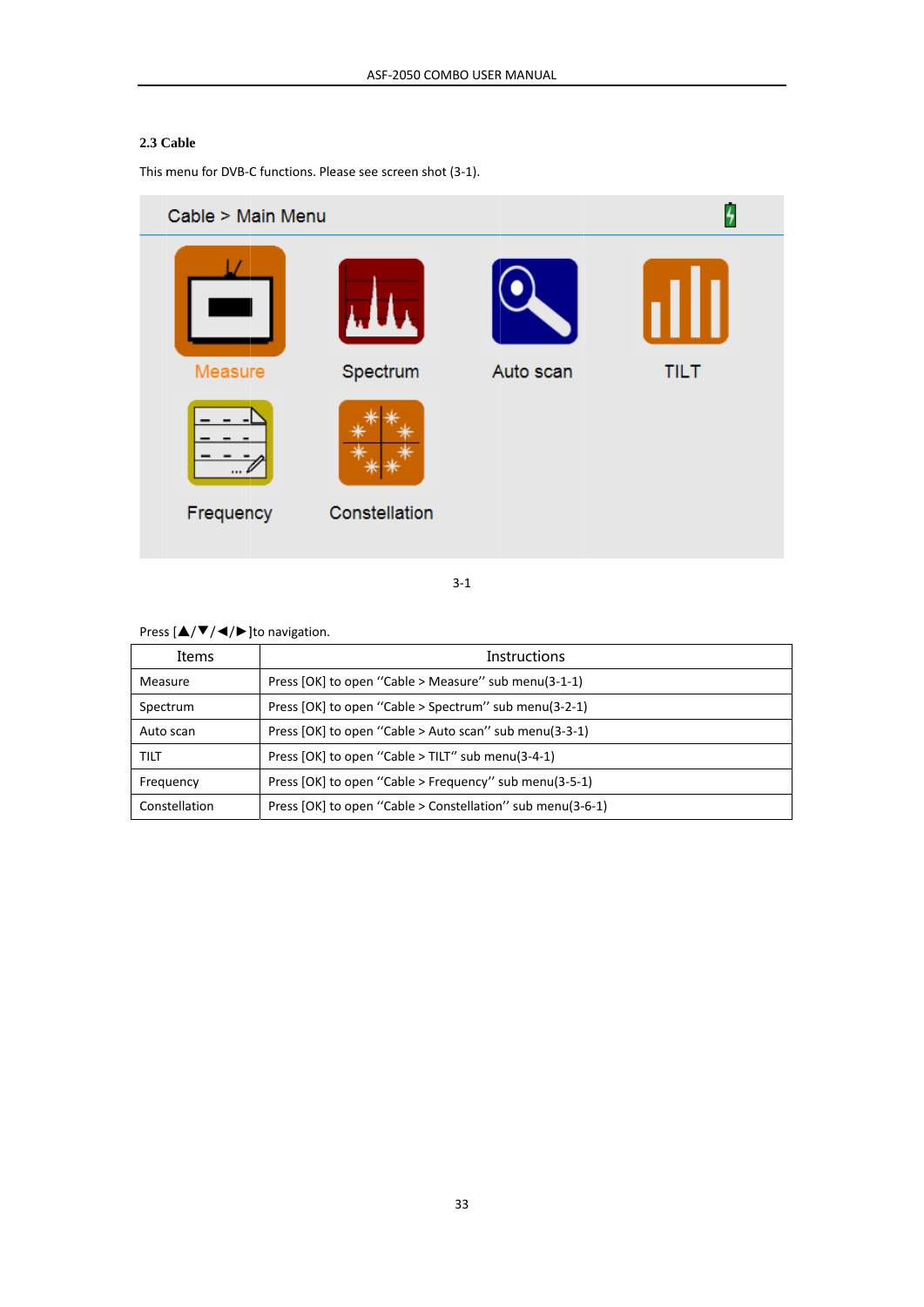# $2.3.1$ Cable > Measure

| Cable > Measure     |               |             |            |
|---------------------|---------------|-------------|------------|
| Channel No.         |               | 6           |            |
| Frequency           |               | 177.05 MHz  |            |
| <b>Band Width</b>   |               | 9750        |            |
| Search              |               | <b>OK</b>   |            |
| Level: -63 dBm      |               | <b>BER:</b> |            |
| $C/N$ :             | <b>UNLOCK</b> | PER:        |            |
| Strength<br>Quality |               |             | 56%<br>56% |
| Confirm<br>ОΚ       | Zoom<br>F3    |             |            |

 $3 - 1 - 1$ 

#### Press  $[\triangle/\blacktriangledown]$ to navigation.

| Items             | <b>Instructions</b>                                                                                                 |  |
|-------------------|---------------------------------------------------------------------------------------------------------------------|--|
| Channel No.       | Select the channel No. you want to find by $\left(\frac{4}{5}\right)$ or press $[OK]$ to enter the channel No. list |  |
|                   | to select                                                                                                           |  |
| Frequency         | Show frequency                                                                                                      |  |
| <b>Band Width</b> | Show band width                                                                                                     |  |
| Search            | Press [OK] to start scan channels(3-1-2)                                                                            |  |



 $3 - 1 - 2$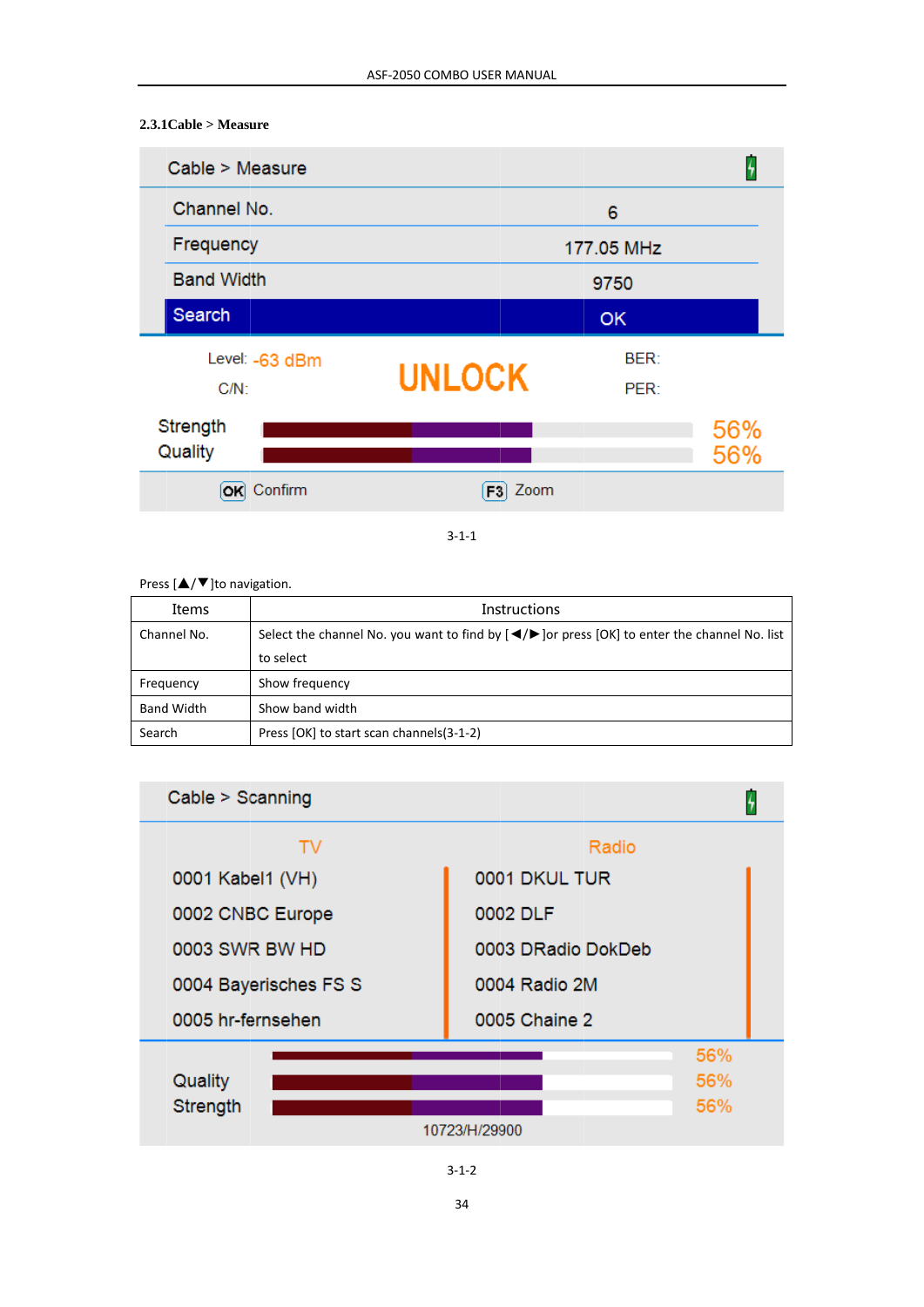



 $3 - 2 - 1$ 

Press [F1] to show more information in this menu. Please see screen shot (3-2-2).



#### $3 - 2 - 2$

| Items              | <b>Instructions</b>                                                                            |  |
|--------------------|------------------------------------------------------------------------------------------------|--|
| [F1]               | Press this button to switch SPAN of spectrum abscissa between Full, 200MHz and 400MHz, FULL as |  |
|                    | Default. The smaller span will show clearer signal status of frequencies.                      |  |
| STORE <sub>1</sub> | Press this button to save menu                                                                 |  |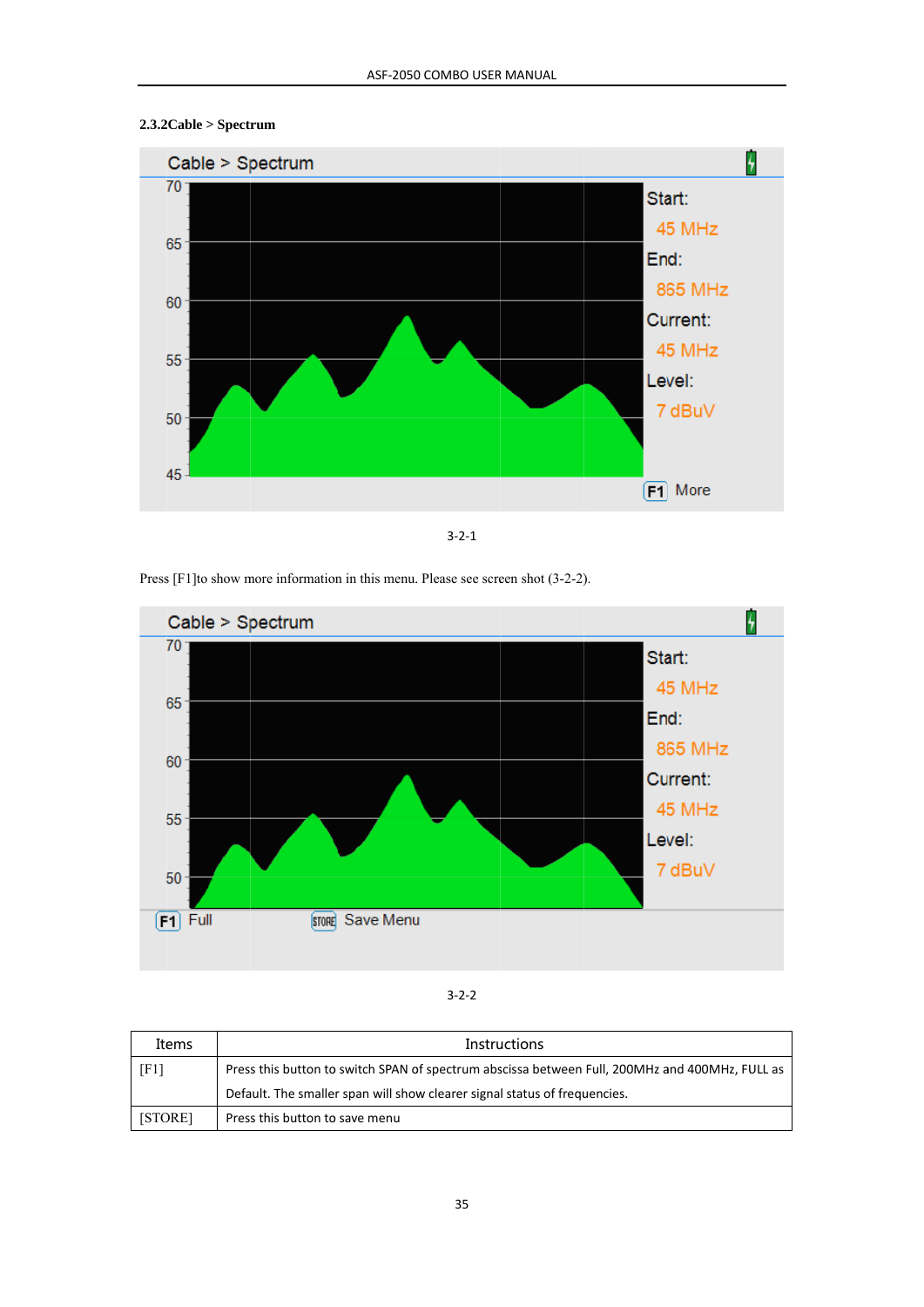## $2.3.3Cable > Auto scan$



 $3 - 3 - 1$ 

### Press  $[\triangle/\blacktriangledown]$ to navigation.

| Items       | <b>Instructions</b>                                                                                                                      |  |
|-------------|------------------------------------------------------------------------------------------------------------------------------------------|--|
| Channel No. | Select the channel No. you want to find by $\left( \bigtriangleup \right)$ or press $\left[ OK \right]$ to enter the channel No. list to |  |
|             | select                                                                                                                                   |  |
| Transponder | Show Transponder information                                                                                                             |  |
| Search mode | Select the channel mode which you want to search. Press $\Box$ $\Diamond$ to switch between All                                          |  |
|             | channels and FTA                                                                                                                         |  |
| Search      | Select search scope, Satellite /Transponder/Blind. Press [OK] to start scan channels (3-1-2)                                             |  |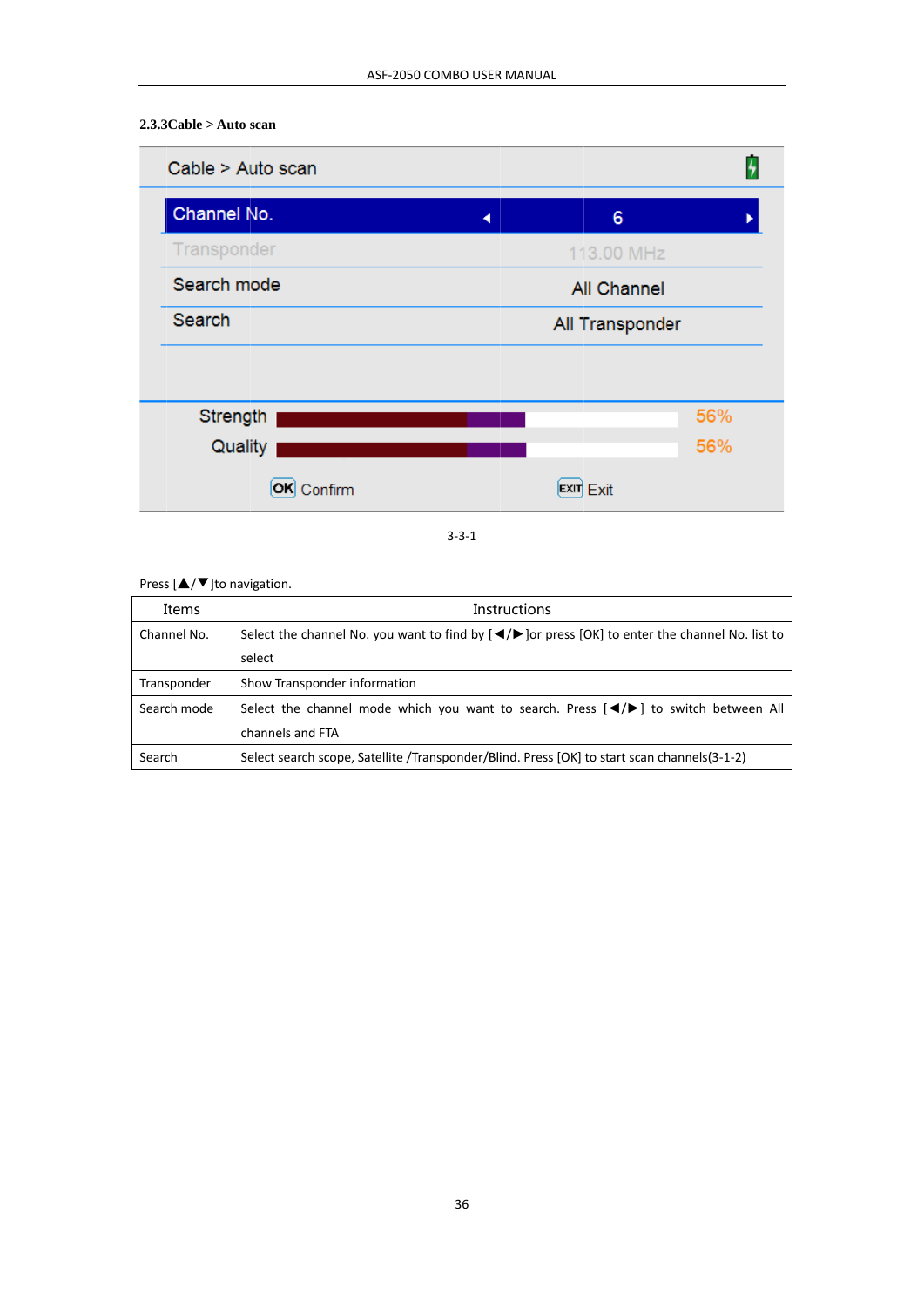

### $2.3.4Cable > TILT$

 $3 - 4 - 1$ 

This menu show signal of each frequency.

| Items                                                     | <b>Instructions</b>                               |
|-----------------------------------------------------------|---------------------------------------------------|
| [OK]                                                      | Press this button to show Channel NO. list dialog |
| $\left  \blacktriangleleft / \blacktriangleright \right $ | Change the position of focus                      |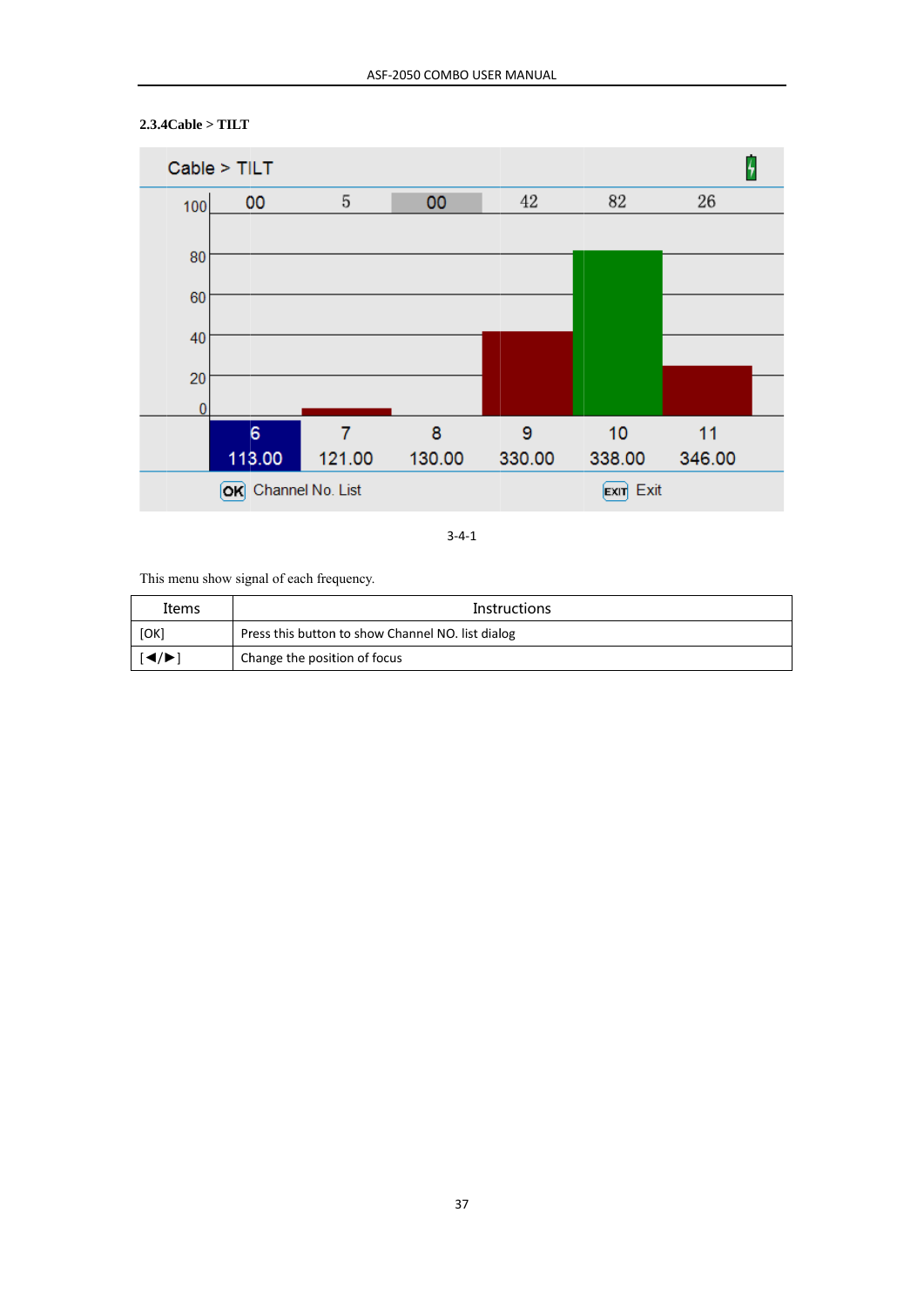| Cable > Transponder Table |                |                    |           | 4 |                |  |
|---------------------------|----------------|--------------------|-----------|---|----------------|--|
|                           | ID             | Channel No.        | Frequency |   | Type Symb.rate |  |
|                           | 1              | 6                  | 177.5     | С | 6875           |  |
|                           | $\overline{2}$ | 7                  | 184.5     | С | 6875           |  |
|                           | 3              | 8                  | 191.5     | C | 6875           |  |
|                           | 4              | 9                  | 205.5     | С | 6875           |  |
|                           | 5              | 10                 | 212.5     | С | 6875           |  |
|                           | 6              | 11                 | 219.5     | С | 6875           |  |
|                           | 7              | 12                 | 226.5     | С | 6875           |  |
|                           |                | OK Enter Edit Mode |           |   |                |  |

# $2.3.5Cable > Transporter Table$

 $3 - 5 - 1$ 

Press  $[\triangle/\blacktriangledown]$ to navigation.

Press [OK] to enter the edit mode (3-5-2)

| Cable > Transponder Table |                    |               |   |                |  |
|---------------------------|--------------------|---------------|---|----------------|--|
| ID                        | Channel No.        | Frequency     |   | Type Symb.rate |  |
| 1                         | 6                  | 177.5         | с | 6875           |  |
| $\overline{2}$            | 7                  | 184.5         | с | 6875           |  |
| 3                         | 8                  | 191.5         | C | 6875           |  |
| 4                         | 9                  | 205.5         | с | 6875           |  |
| 5                         | 10                 | 212.5         | С | 6875           |  |
| 6                         | 11                 | 219.5         | с | 6875           |  |
| 7                         | 12                 | 226.5         | C | 6875           |  |
|                           | OK Enter Edit Mode | ← Change Item |   | Change Value   |  |

 $3 - 5 - 2$ 

| Items                                      | <b>Instructions</b>                                     |
|--------------------------------------------|---------------------------------------------------------|
| [OK]                                       | Exit edit mode                                          |
| $\blacktriangleleft/\blacktriangleright$ ) | Switch item between "Frequency", "Type" and "Symb.rate" |
|                                            | Change value                                            |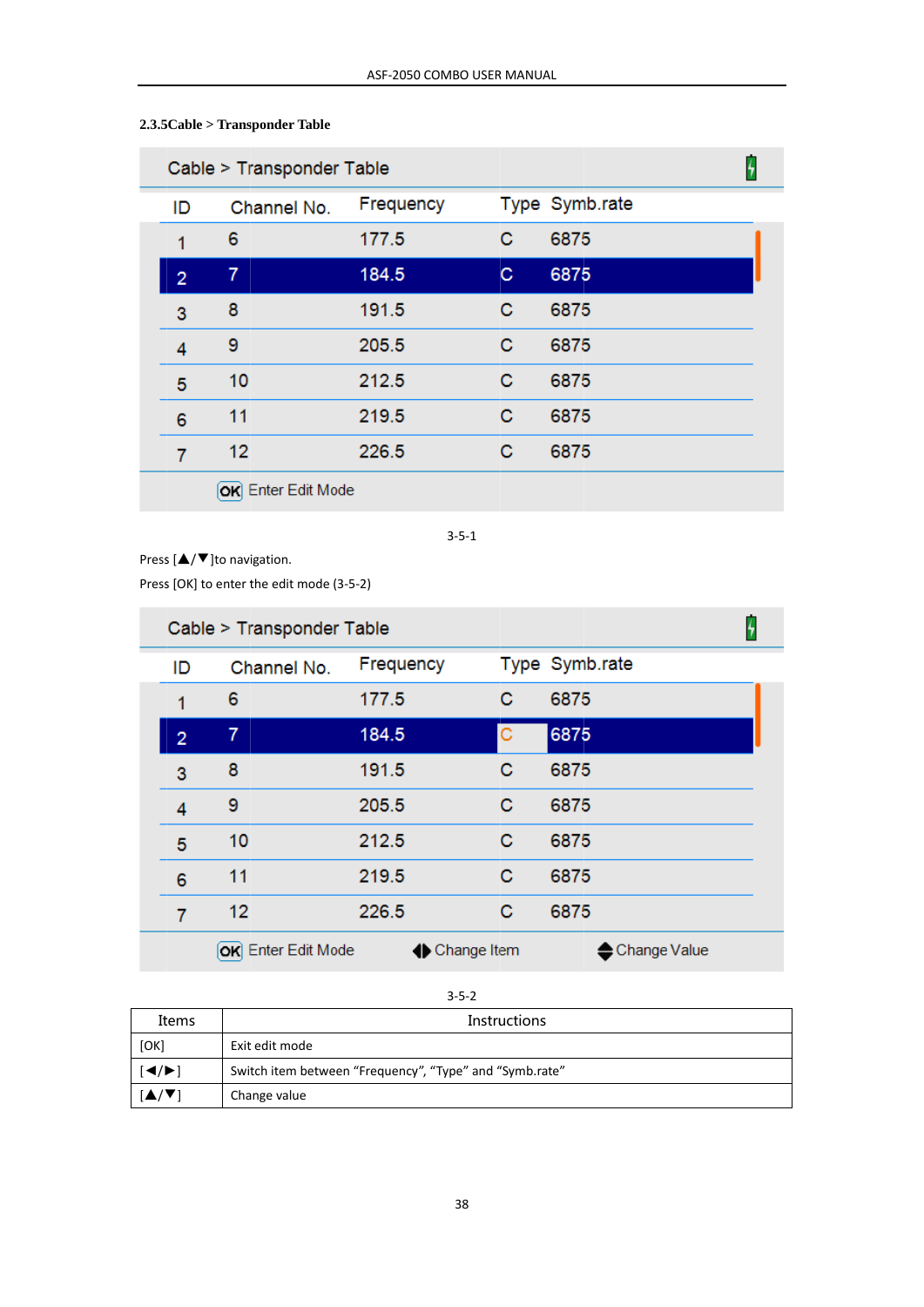# $2.3.6Cable >$ Constellation

| Cable > Constellation Analyzer |      |            |                   |
|--------------------------------|------|------------|-------------------|
| Analyze by Channel Number      |      |            |                   |
| Analyze by Program             |      |            |                   |
|                                |      |            |                   |
|                                |      |            |                   |
|                                |      |            |                   |
|                                |      |            |                   |
|                                |      |            |                   |
| Confirm                        | Exit | STORE Save | <b>INFO</b><br>F1 |
|                                |      |            |                   |

 $3 - 6 - 1$ 

Press  $[\triangle/\blacktriangledown]$ to navigation

| Items                     | <b>Instructions</b>                                                       |
|---------------------------|---------------------------------------------------------------------------|
| Analyze by Channel Number | Press [OK] to select frequency(3-6-2)                                     |
| Analyze by Program        | Press [OK] to open " Constellation Analyzer" menu, if program is not null |

| Cable > Constellation Analyzer |                                    |           |
|--------------------------------|------------------------------------|-----------|
| Channel No.                    | 10                                 |           |
| Frequency                      | 177.05 MHz                         |           |
| Symb.rate                      | 9750                               |           |
| System                         | DVB-C                              |           |
| Search                         | OK                                 |           |
|                                |                                    |           |
|                                |                                    |           |
|                                |                                    |           |
| OK Confirm                     | $\mathsf{Exir}$ Exit<br>STORE Save | $F1$ INFO |
|                                | - - -                              |           |

# $3 - 6 - 2$

### Press [▲/▼]to navigation

| Items       | <b>Instructions</b>                                                                                                                                             |  |  |
|-------------|-----------------------------------------------------------------------------------------------------------------------------------------------------------------|--|--|
| Channel No. | Show and choose the Channel No. Press $\left\lfloor \frac{4}{2} \right\rfloor$ to select Channel No, or press $\left\lfloor \frac{6}{5} \right\rfloor$ to enter |  |  |
|             | Channel No. list.                                                                                                                                               |  |  |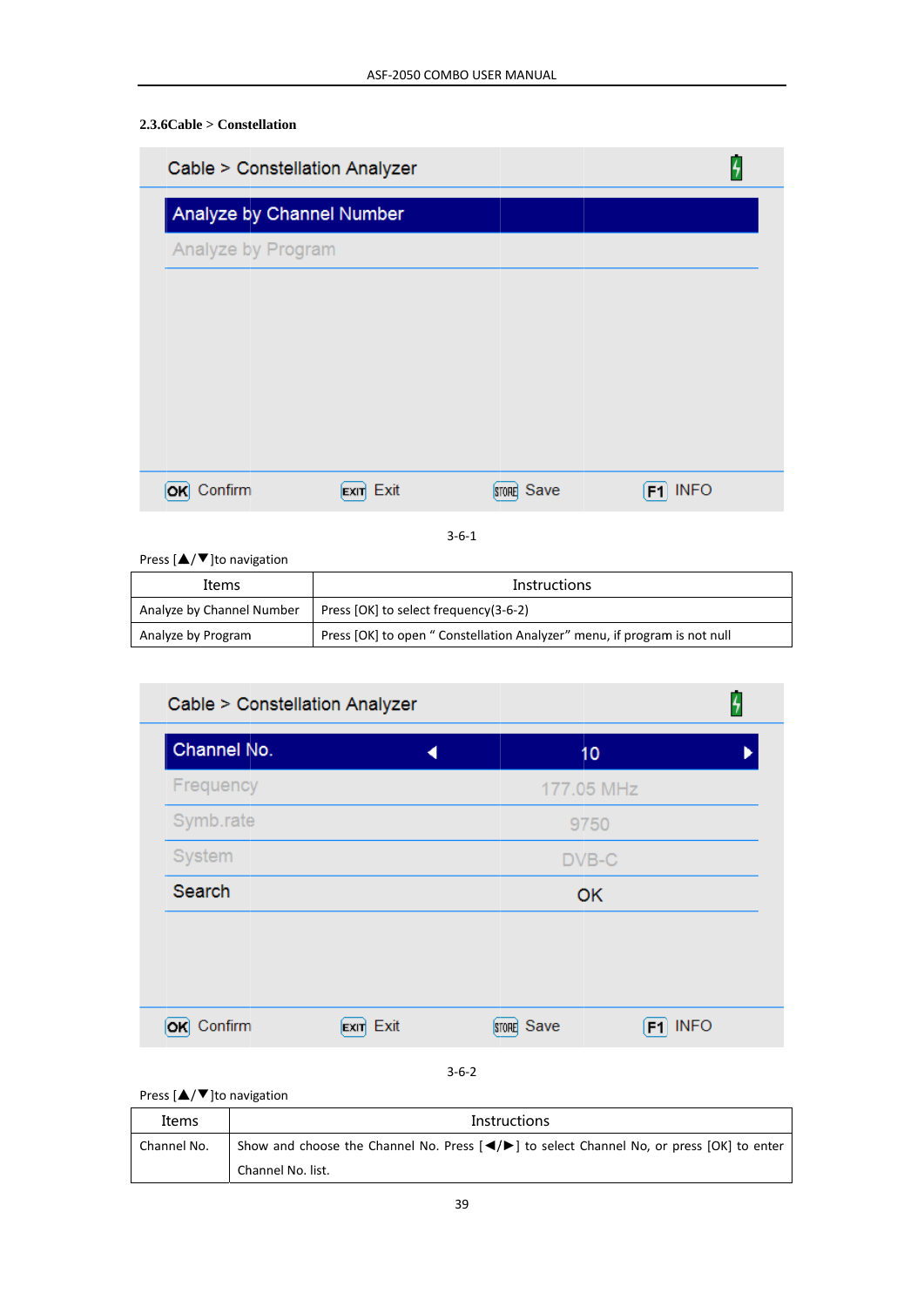| Frequency | Show the frequency.                                             |
|-----------|-----------------------------------------------------------------|
| Symb.rate | Show Symb.rate                                                  |
| System    | Show this system is DVB-C                                       |
| Search    | Press [OK] to open "Cable > Constellation Analyzer" menu(3-6-3) |



 $3 - 6 - 3$ 

| Items   | Instructions                                                |
|---------|-------------------------------------------------------------|
| VV1     | Press these two buttons to select channel                   |
| [STORE] | Press this button to save current page to Store Data View   |
| [F1]    | Press this button to show more information (see menu 3-6-4) |



 $3 - 6 - 4$ 

40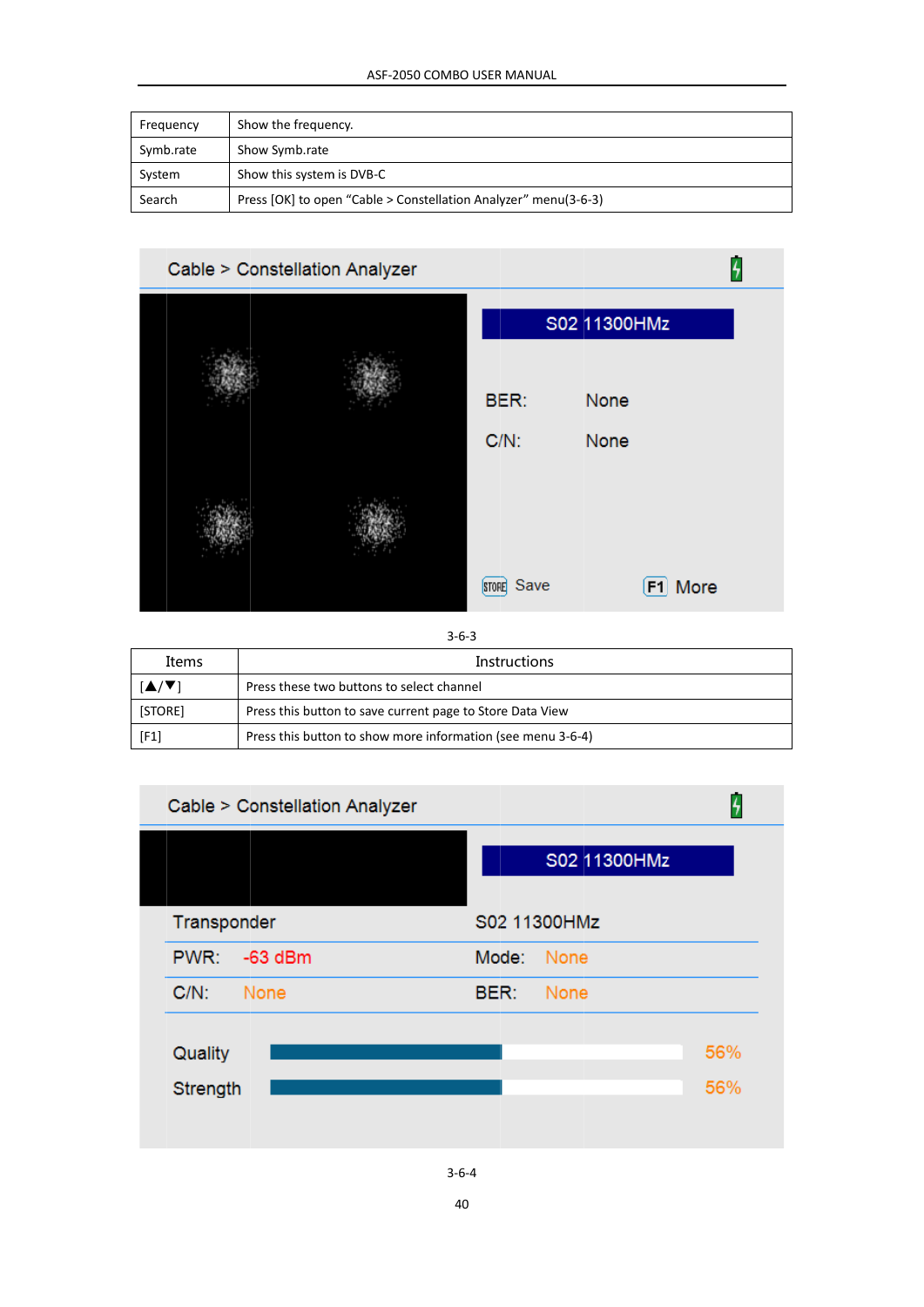# 2.4 Saving

| <b>Store Data View</b>             |  |
|------------------------------------|--|
| Satellite > Spectrum Analyzer      |  |
| Satellite > Constellation Analyzer |  |
| Satellite > Satellite Finder       |  |
|                                    |  |
|                                    |  |
|                                    |  |
|                                    |  |
|                                    |  |
| Exit<br>Confirm<br><b>EXIT</b>     |  |

 $4-1$ 

| Items                              | <b>Instructions</b>                                          |  |
|------------------------------------|--------------------------------------------------------------|--|
| Satellite > Spectrum Analyzer      | Press [OK] button to save Satellite > Spectrum Analyzer      |  |
| Satellite > Constellation Analyzer | Press [OK] button to save Satellite > Constellation Analyzer |  |
| Satellite > Satellite Finder       | Press [OK] button to save Satellite > Satellite Finder       |  |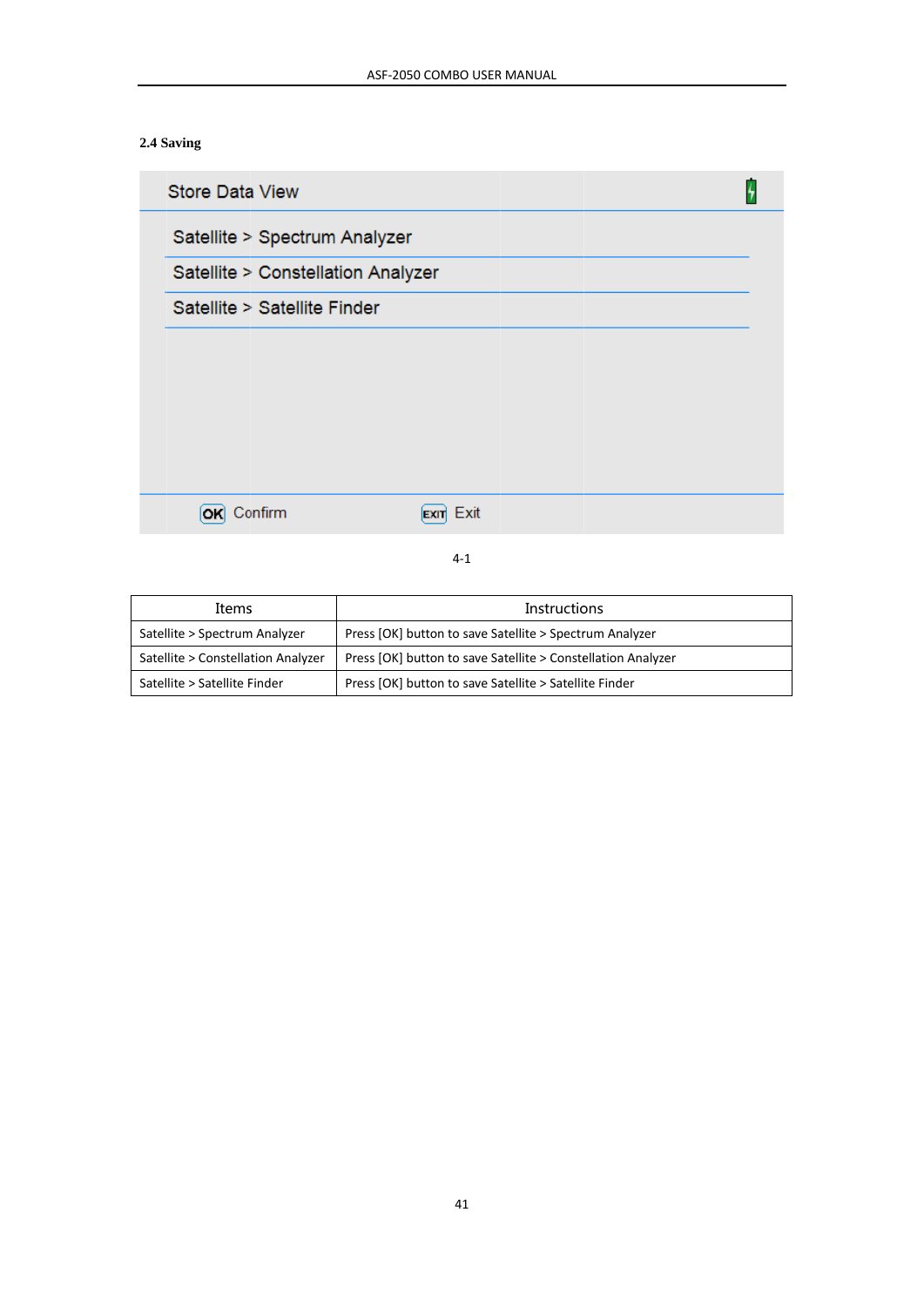# 2.5 System Setting

| <b>System Setting</b> |              |
|-----------------------|--------------|
| Language Select       | English      |
| <b>Screen Setting</b> | <b>OK</b>    |
| <b>Factory Reset</b>  | <b>OK</b>    |
| <b>Time Zone</b>      | $GMT + 0$    |
| <b>Lock Alarm</b>     | Off          |
| <b>Key Tone</b>       | Off          |
| <b>Auto Power Off</b> | Off          |
| Software Version      | 1.0.1        |
| Confirm               | Exit<br>EXIT |

 $5-1$ 

# Press  $[\triangle/\blacktriangledown]$ to navigation.

| Items                 | Instructions                                                                                                     |  |
|-----------------------|------------------------------------------------------------------------------------------------------------------|--|
| Language select       | Set the OSD language. Press $\left[\frac{4}{5}\right]$ to switch between available languages. Default set to     |  |
|                       | English                                                                                                          |  |
| <b>Screen Setting</b> | Set the LED screen parameters, such as Brightness, Saturation, Contrast and Sharpness                            |  |
| Factory reset         | Press [OK] to pump factory reset confirm dialog. Press [OK] again to do reset or [Exit] to                       |  |
|                       | cancel                                                                                                           |  |
| Time Zone             | Set the local time zone. Press $\left[\frac{4}{5}\right]$ to switch options. Default set to GMT                  |  |
| Lock alarm            | Press [◀/►] to set the lock alarm On or Off. Default set to On                                                   |  |
| Key tone              | Press [◀/►] to set the key tone On or Off. Default set to On                                                     |  |
| Auto power off        | The finder will power off according to your setting. Press $\left[\frac{4}{5}\right]$ to switch options. Default |  |
|                       | set to Off                                                                                                       |  |
| Software Version      | Show the software version                                                                                        |  |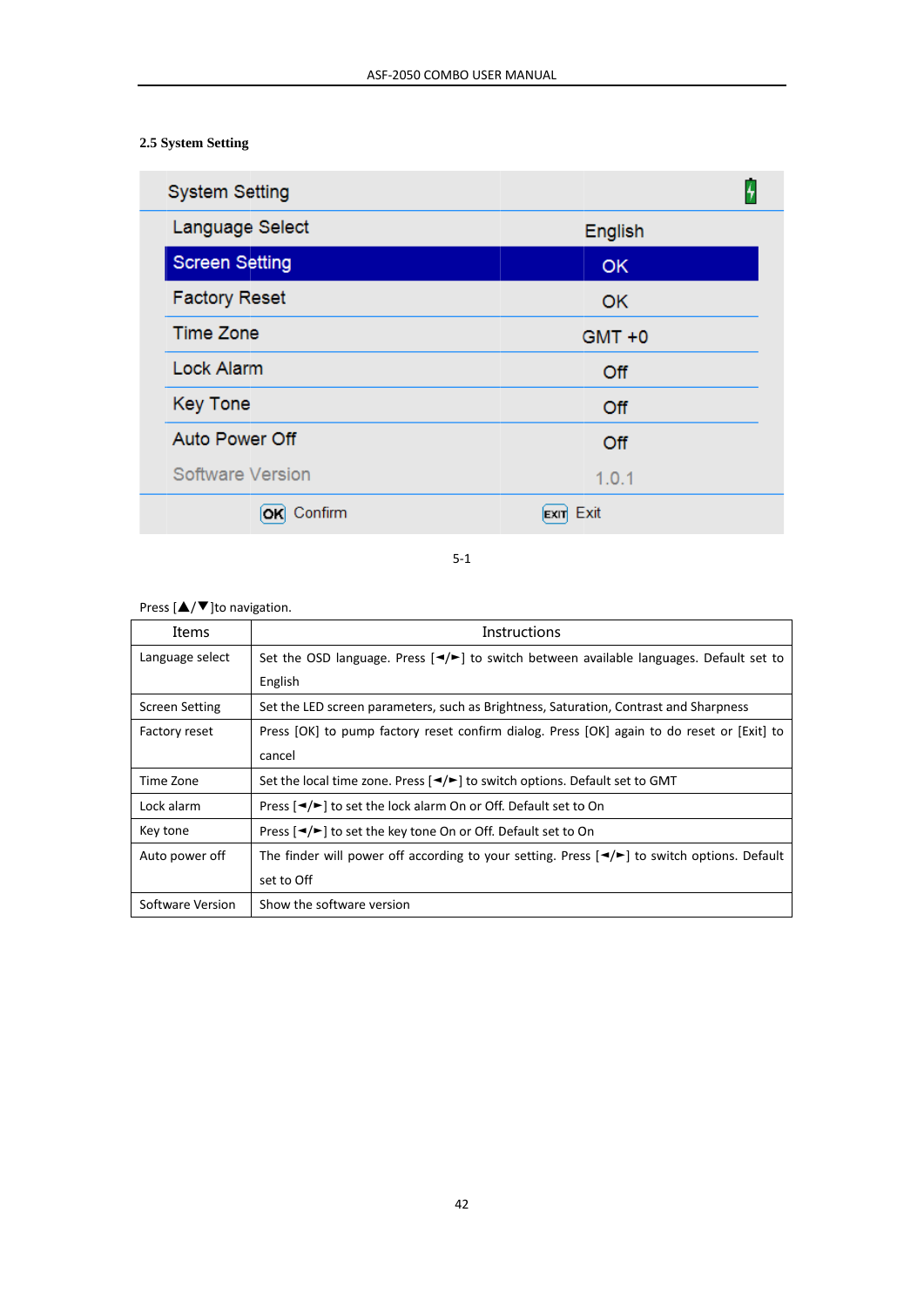# 2.6 USB Service

| <b>USB Service</b>              |  |
|---------------------------------|--|
| <b>USB Upgrade</b>              |  |
| Import Satellites By Usb        |  |
| <b>Export Satellites To Usb</b> |  |
| Import Channel By Usb           |  |
| <b>Export Channel To Usb</b>    |  |
| Export Data To Usb              |  |
|                                 |  |
| Confirm<br>Exit                 |  |

 $6 - 1$ 

Press  $[\triangle/\blacktriangledown]$ to navigation.

| Items                           | Instructions                                                                                |  |
|---------------------------------|---------------------------------------------------------------------------------------------|--|
| Software Upgrade                | Press [OK], all the available files in plugged USB stick will be listed in a dialog, please |  |
|                                 | choose the correct one to upgrade                                                           |  |
| Import Satellites By USB        | Press [OK], all the available files in plugged USB stick will be listed in a dialog, please |  |
|                                 | choose the correct one to import                                                            |  |
| <b>Export Satellites By USB</b> | Press [OK], all the satellites and transponder parameters in the finder will be export      |  |
|                                 | to USB stick                                                                                |  |
| Import Channels By USB          | Press [OK], all the available files in plugged USB stick will be listed in a dialog, please |  |
|                                 | choose the correct one to import.                                                           |  |
| <b>Export Channels By USB</b>   | Press [OK], all the channels in the finder will be export to USB stick                      |  |